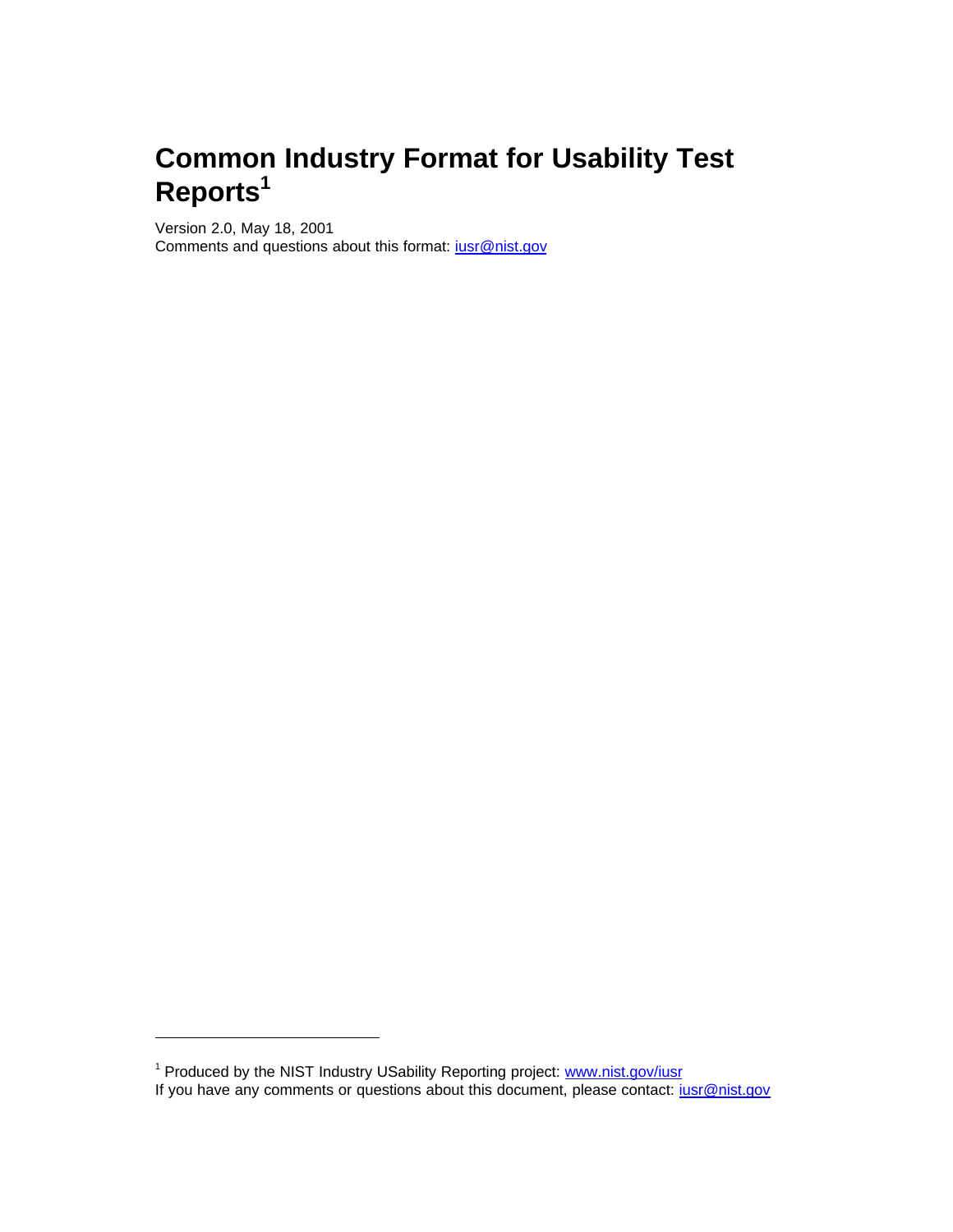# **Contents**

| 1                |     |                 |  |
|------------------|-----|-----------------|--|
| $\mathbf{2}$     |     |                 |  |
| 3                |     |                 |  |
| $\boldsymbol{4}$ |     |                 |  |
|                  |     |                 |  |
|                  |     |                 |  |
|                  |     |                 |  |
|                  |     |                 |  |
|                  |     |                 |  |
|                  |     |                 |  |
|                  |     |                 |  |
|                  |     |                 |  |
|                  |     |                 |  |
|                  |     |                 |  |
| 5                |     |                 |  |
|                  | 5.1 |                 |  |
|                  | 5.2 |                 |  |
| 5.3              |     | Introduction 44 |  |
|                  |     |                 |  |
|                  | 5.5 |                 |  |
|                  |     |                 |  |
| 6                |     |                 |  |
|                  |     |                 |  |
|                  |     |                 |  |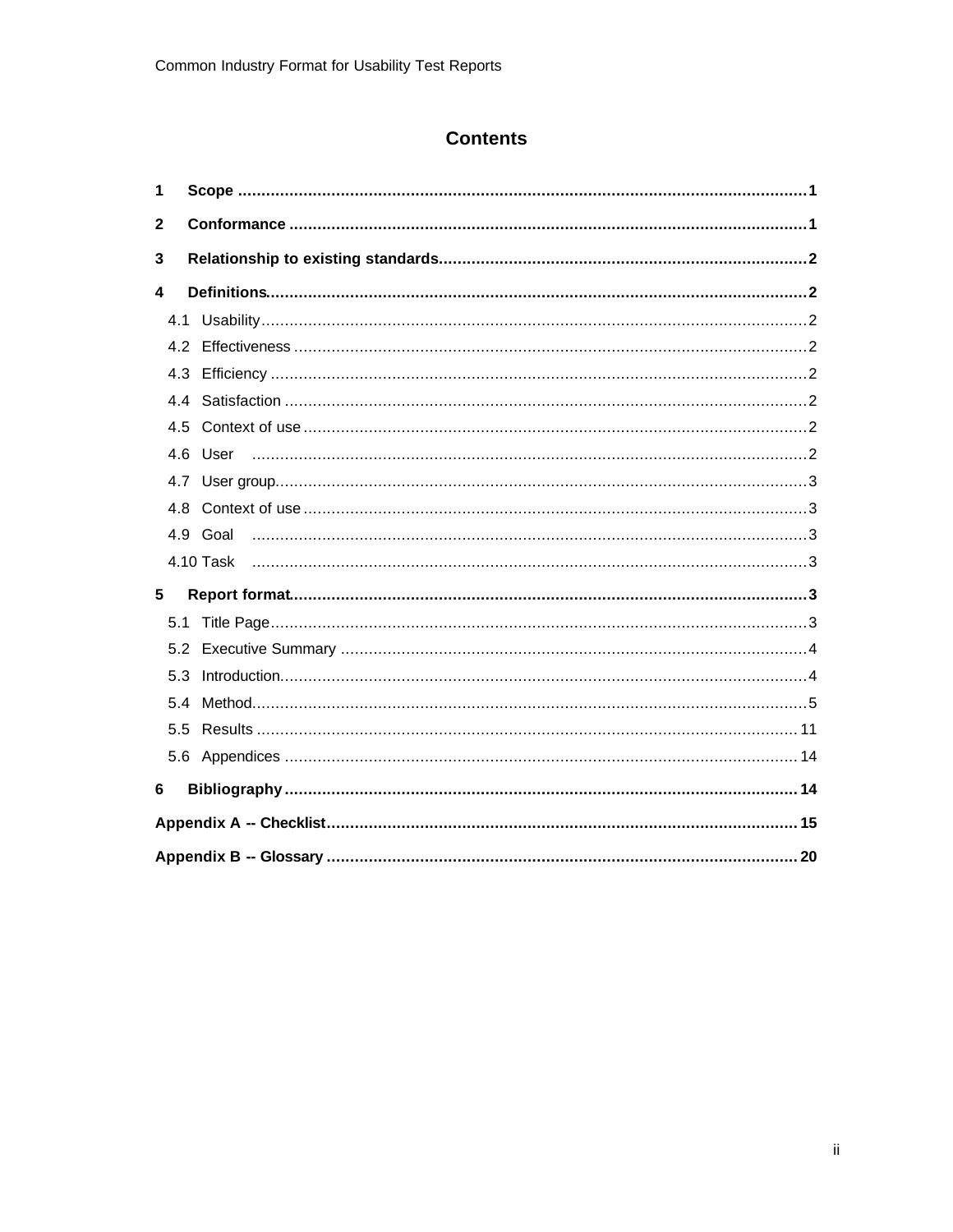# **Introduction**

The purpose of this technical specification is to facilitate incorporation of usability as part of the procurement decision-making process for interactive software products. Examples of such decisions include purchasing, upgrading and automating. It provides a common format for human factors engineers and usability professionals in supplier companies to report the methods and results of usability tests to customer organizations.

## **Audience**

The Common Industry Format (CIF) is meant to be used by usability professionals within supplier organizations to generate reports that can be used by customer organizations. The CIF is also meant to be used by customer organizations to verify that a particular report is CIF-compliant. The Usability Test Report itself is intended for two types of readers:

- ?? Human factors or other usability professionals in customer organizations who are evaluating both the technical merit of usability tests and the usability of the products.
- ?? Other technical professionals and managers who are using the test results to make business decisions.

The Methods and Results sections are aimed at the first audience. These sections 1) describe the test methodology and results in sufficient technical detail to allow replication by another organization if the test is repeated, and 2) support application of test data to questions about the product's expected costs and benefits. Understanding and interpreting these sections will require technical background in human factors or usability engineering for optimal use. The second audience is directed to the Introduction, which provides summary information for non-usability professionals and managers. The Introduction may also be of general interest to other computing professionals.

## **Additional Information**

Appendix A provides a checklist that can be used to ensure inclusion of required and recommended information. A glossary is provided in Appendix B to define terminology used in the report format description. Appendix C contains a Word template for report production.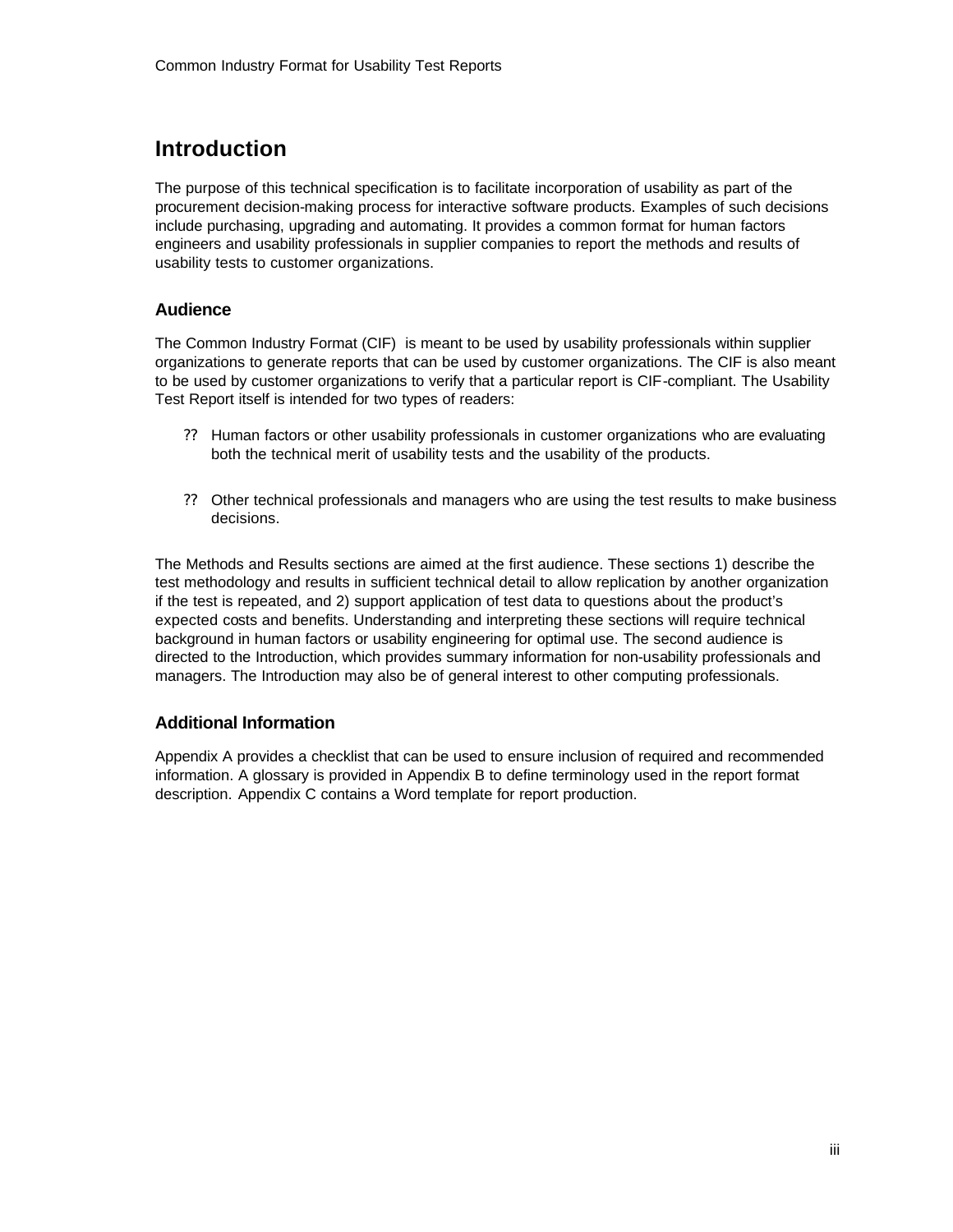# Common Industry Format for Usability Test Reports

## **1 Scope**

This technical specification can be used to report the results of a test of usability as defined in ISO 9241-11: effectiveness, efficiency and satisfaction in a specified context of use. Metrics for other more detailed usability requirements can be found in ISO/IEC 9126 parts 2 and 3.

This international technical specification is intended to be used by:

- ?? usability professionals within supplier organizations to generate reports that can be used by customer organizations
- ?? customer organizations to verify that a particular report conforms to this international technical specification
- ?? human factors or other usability professionals in customer organizations who are evaluating both the technical merit of usability tests and the usability of the products
- ?? other technical professionals and managers in the customer organization who are using the test results to make business decisions.

The Executive Summary and Product Details in 5.2 and 5.3 provide summary information for non-usability professionals and managers.

5.4 and 5.5 describe the test methodology and results in technical detail suitable for replication, and also support application of test data to questions about the product's expected costs and benefits. Understanding and interpreting these sections will require technical background in human factors or usability engineering for optimal use.

The report format assumes sound practice [1, 2] has been followed in the design and execution of the test. Test procedures which produce measures that summarize usability should be used, i.e., the test is summative in nature. Some usability evaluation methods, such as formative tests, are intended to identify problems rather than produce measures; the format is not structured to support the results of such testing methods.

The format is primarily aimed at software products, but can easily be adapted to specify requirements for hardware products.

# **2 Conformance**

A usability test report conforms to this international technical specification if it complies with all the requirements in this international technical specification (stated as "shall"). The recommendations (stated as "should") should be implemented whenever appropriate.

This technical specification specifies the minimum information that should be provided. Additional information may be included.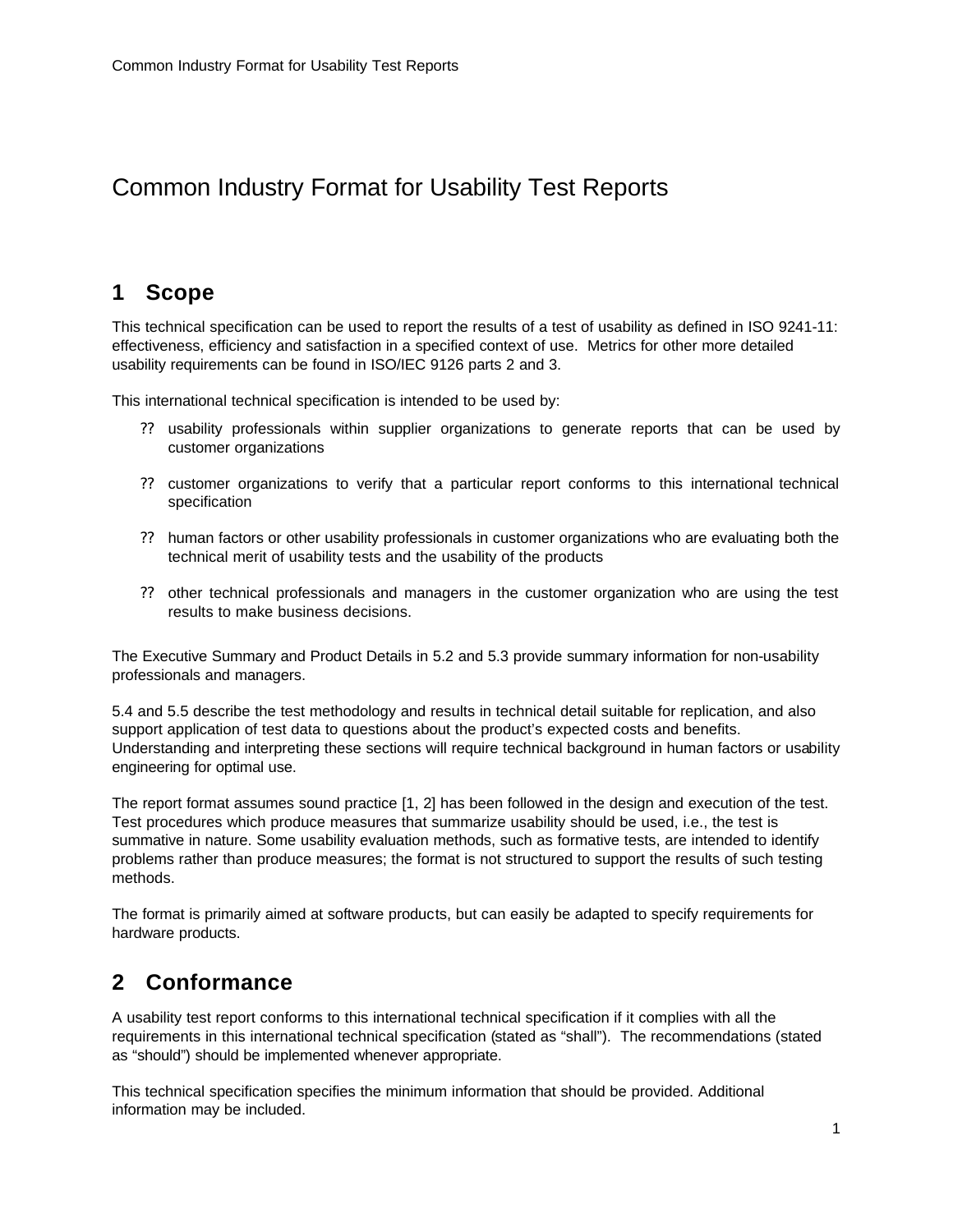# **3 Relationship to existing standards**

This document is not formally related to standards-making efforts but has been informed by existing standards and is consistent with major portions of these documents but is more limited in scope.

- ISO 9241-11:(1998) Ergonomic requirements for office work with visual display terminals (VDTs) Part 11: Guidance on usability
- ISO/IEC 14598-5(1998): Information technology Software product evaluation -Part 5: Process for evaluators

ISO 13407(1999): Human-centred design processes for interactive systems – Annex C

ISO/IEC 9126-2(2001): Software Engineering – Product quality - Part 2: External metrics

ISO/IEC 9126-3(2001): Software engineering – Product quality - Part 3: Internal metrics

ISO/IEC 9126-4:(2001): Software engineering – Product quality - Part 4: Quality in use metrics

# **4 Definitions**

For the purposes of this document, the following definitions apply. The source for these definitions is [ISO 9241-11:1998]

## **4.1 Usability**

The extent to which a product can be used by specified users to achieve specified goals with effectiveness, efficiency and satisfaction in a specified context of use.

## **4.2 Effectiveness**

The accuracy and completeness with which users achieve specified goals.

## **4.3 Efficiency**

The resources expended in relation to the accuracy and completeness with which users achieve goals.

## **4.4 Satisfaction**

Freedom from discomfort, and positive attitudes towards the use of the product.

## **4.5 Context of use**

The users, tasks, equipment (hardware, software and materials), and the physical and social environments in which a product is used.

## **4.6 User**

The person who interacts with the product.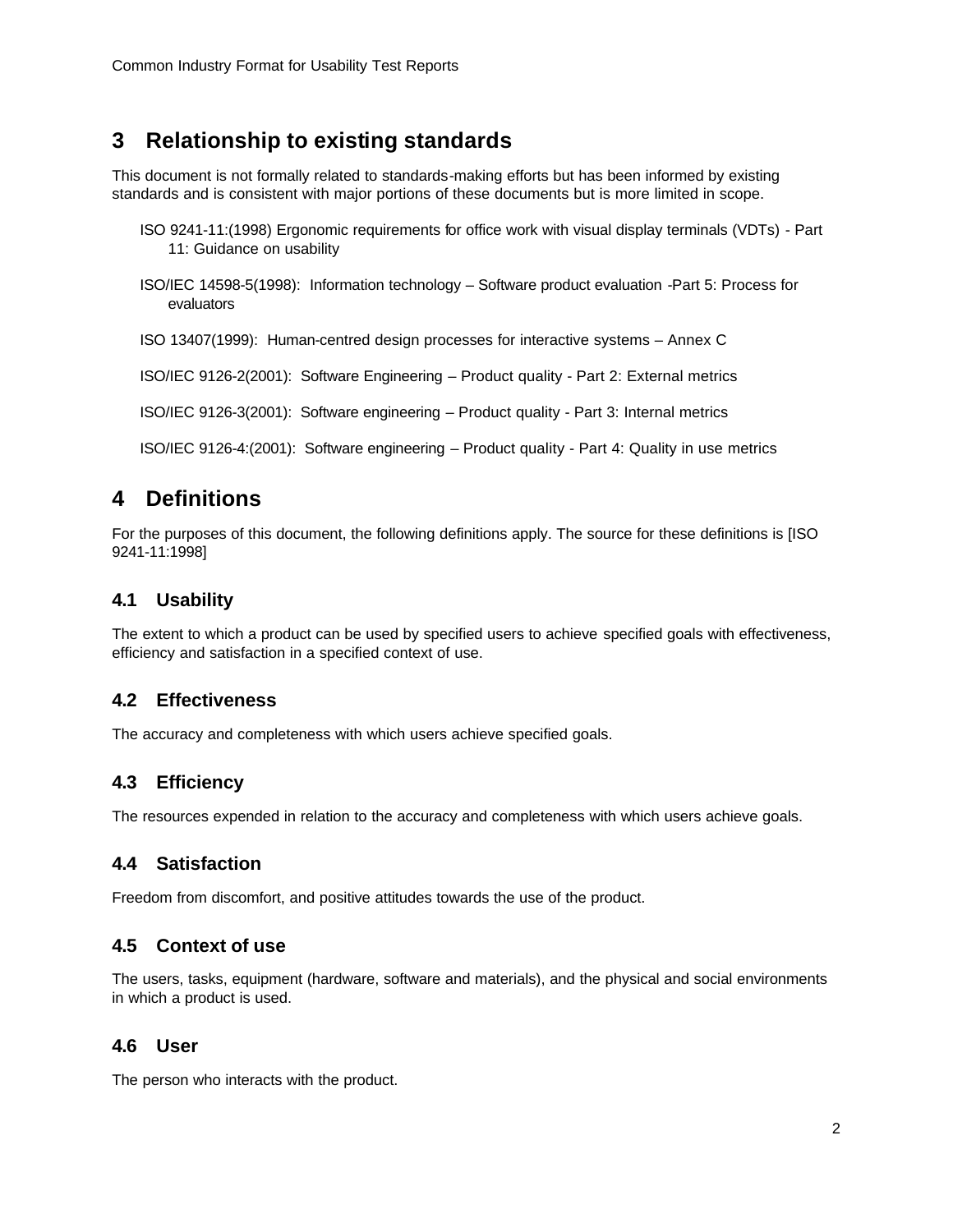## **4.7 User group**

Subset of intended users who are differentiated from other intended users by factors such as age, culture or expertise that are likely to influence usability.

## **4.8 Context of use**

The users, tasks, equipment (hardware, software and materials), and the physical and social environments in which a product is used.

## **4.9 Goal**

An intended outcome.

## **4.10 Task**

The activities required to achieve a goal.

NOTE 1: These activities can be physical or cognitive.

NOTE 2: Job responsibilities can determine goals and tasks.

# **5 Report format**

## **5.1 Title Page**

The following information shall be provided:

- a) Identify report as: Common Industry Format for Usability Test Report v2.0 and contact information (i.e., 'Comments and questions about this format: iusr@nist.gov').
- b) Name the product and version that was tested.
- c) Who led the test.
- d) When the test was conducted.
- e) Date the report was prepared.
- f) Who prepared the report.
- g) Customer Company Name.
- h) Customer Company contact person.
- i) Contact name(s) for questions and/or clarifications.
- j) Supplier phone number.
- k) Supplier email address.
- l) Supplier mailing or postal address.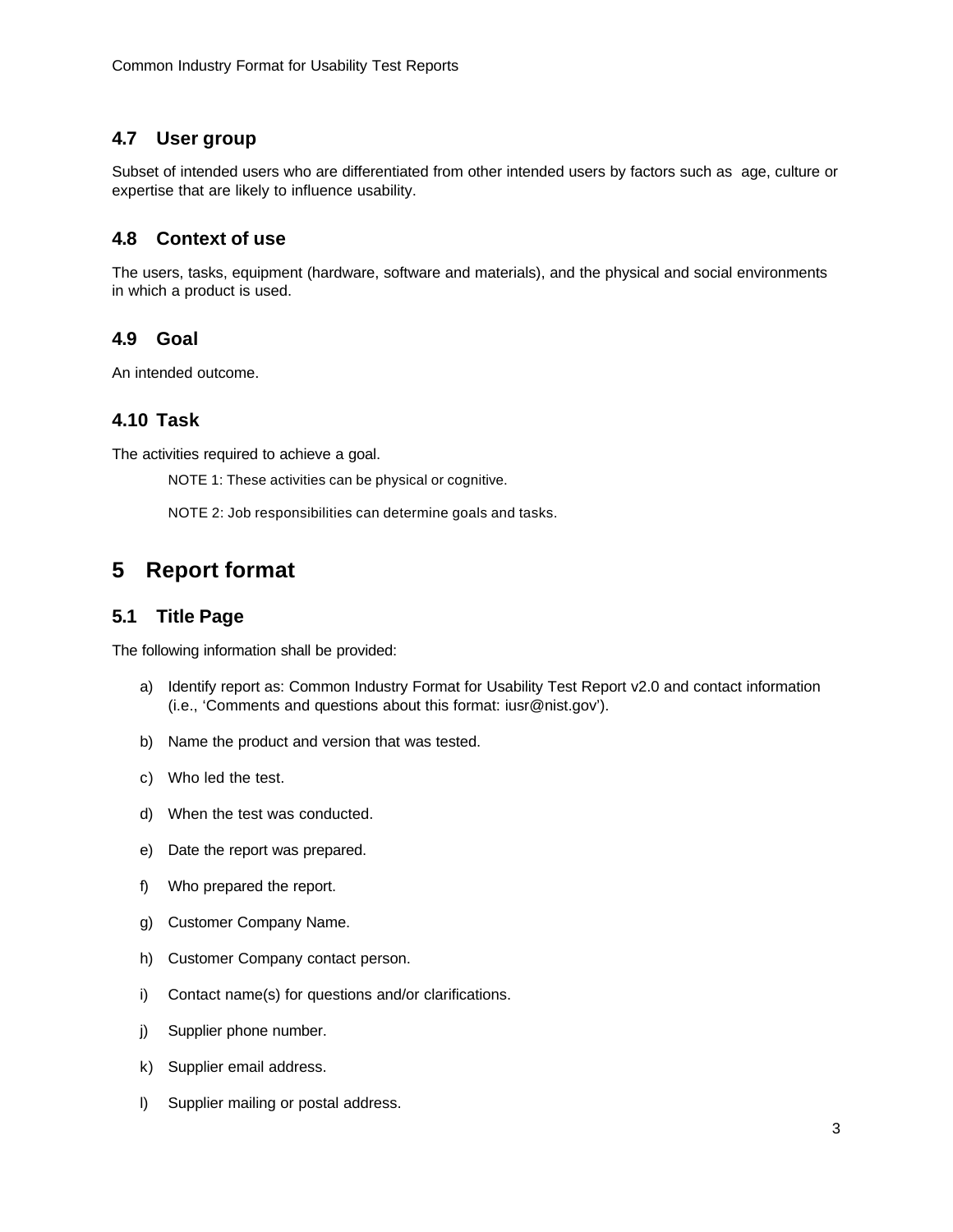## **5.2 Executive Summary**

This section provides a high level overview of the test. The intent of this section is to provide information for procurement decision-makers in customer organizations. These people may not read the technical body of this document. This section shall begin on a new page and end with a page break to facilitate its use as a stand-alone summary.

A high level overview of the test shall be provided that includes:

- a) Name and description of the product.
- b) Summary of method(s) including number(s) and type(s) of participants and tasks.
- c) Results expressed as mean scores or other suitable measure of central tendency.

The following information should be provided:

- a) Reason for and nature of the test.
- b) Tabular summary of performance results.
- c) If differences between values or products are claimed, the probability that the difference did not occur by chance.

## **5.3 Introduction**

#### **5.3.1 Full Product Description**

The following information shall be provided:

- a) Formal product name and release or version.
- b) The parts of the product that were evaluated.
- c) The user population for which the product is intended.

The following information should be provided:

- a) Any groups with special needs that are supported by the product.
- b) Brief description of the environment in which it should be used.
- c) The type of user work that is supported by the product.

## **5.3.2 Test Objectives**

The following information shall be provided:

a) The objectives for the test and any areas of specific interest.

NOTE: Possible objectives include testing user performance of work tasks and subjective satisfaction in using the product.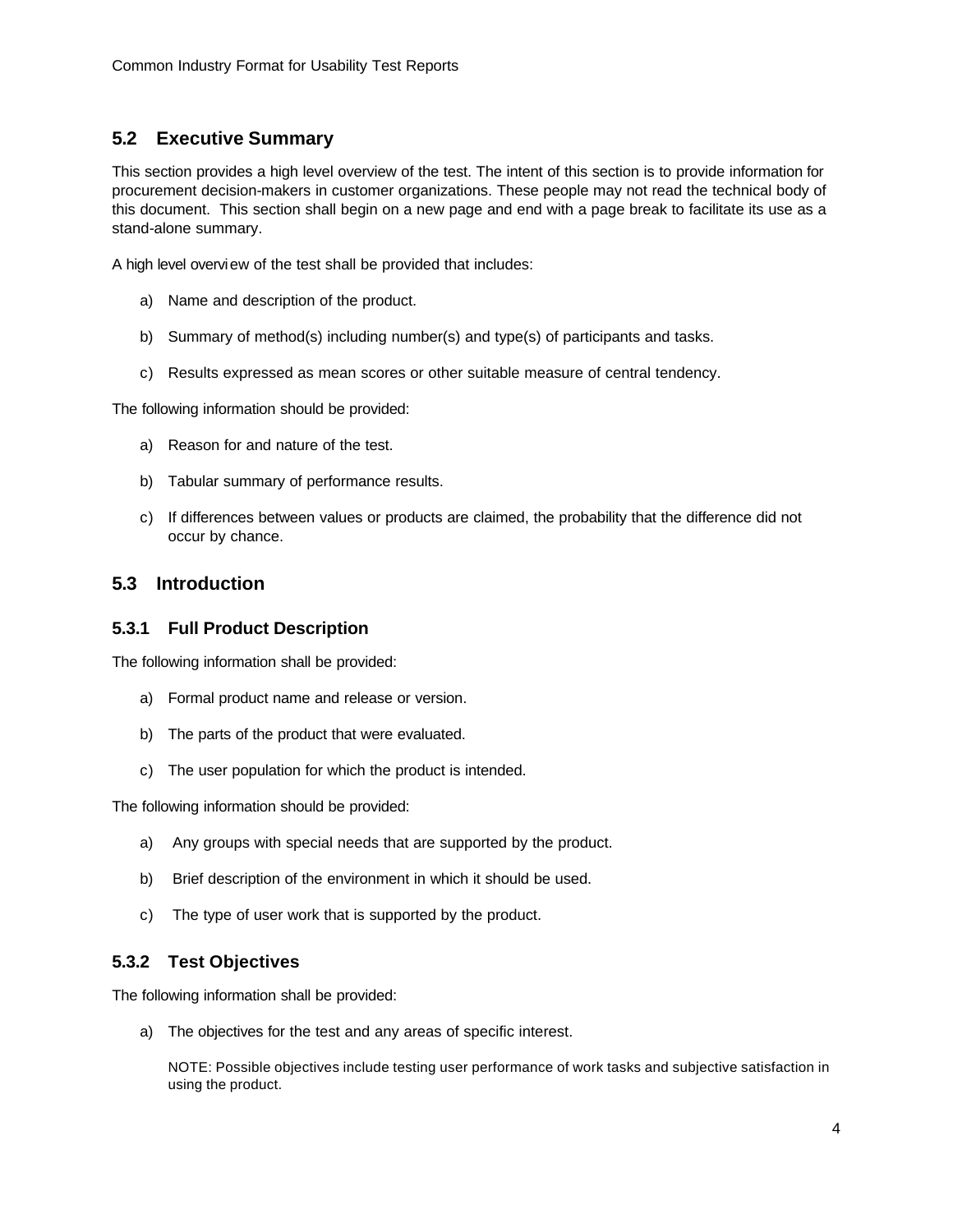b) Functions and components with which the user directly and indirectly interacted.

The following information should be provided:

a) Reason for focusing on a product subset, if the whole product was not tested.

## **5.4 Method**

Sufficient information shall be provided to allow an independent tester to replicate the procedure used in testing.

## **5.4.1 Participants**

The following information shall be provided:

a) The total number of participants tested.

NOTE: In order to generate valid summative statistical analyses, it is necessary to test sufficient numbers of subjects. Eight or more subjects/cell (segment) are recommended for this purpose [3].

- b) Segmentation of user groups tested, if more than one.
- c) Key characteristics and capabilities of user group.
- d) How participants were selected; whether they had the essential characteristics.
- e) Differences between the participant sample and the user population.

EXAMPLE: Actual users might attend a training course whereas test subjects were untrained.

f) Table of participants (row) by characteristics (columns), including demographics, professional experience, computing experience and special needs.

The characteristics shall be complete enough so that an essentially similar group of participants can be recruited.

Characteristics should be chosen to be relevant to the product's usability; they should allow a customer to determine how similar the participants were to the customers' user population.

The following information should be provided:

a) Description of any groups with special needs.

Participants should not be from the same organization as the testing or supplier organization.

EXAMPLE TABLE: The table below is an example; the characteristics that are shown are typical but might not necessarily cover every type of testing situation.

|                | Gender | Age | Education | Occupation /<br>role | Professional<br>Experience | Computer<br>Experience | Product<br>Experience |
|----------------|--------|-----|-----------|----------------------|----------------------------|------------------------|-----------------------|
| D <sub>1</sub> |        |     |           |                      |                            |                        |                       |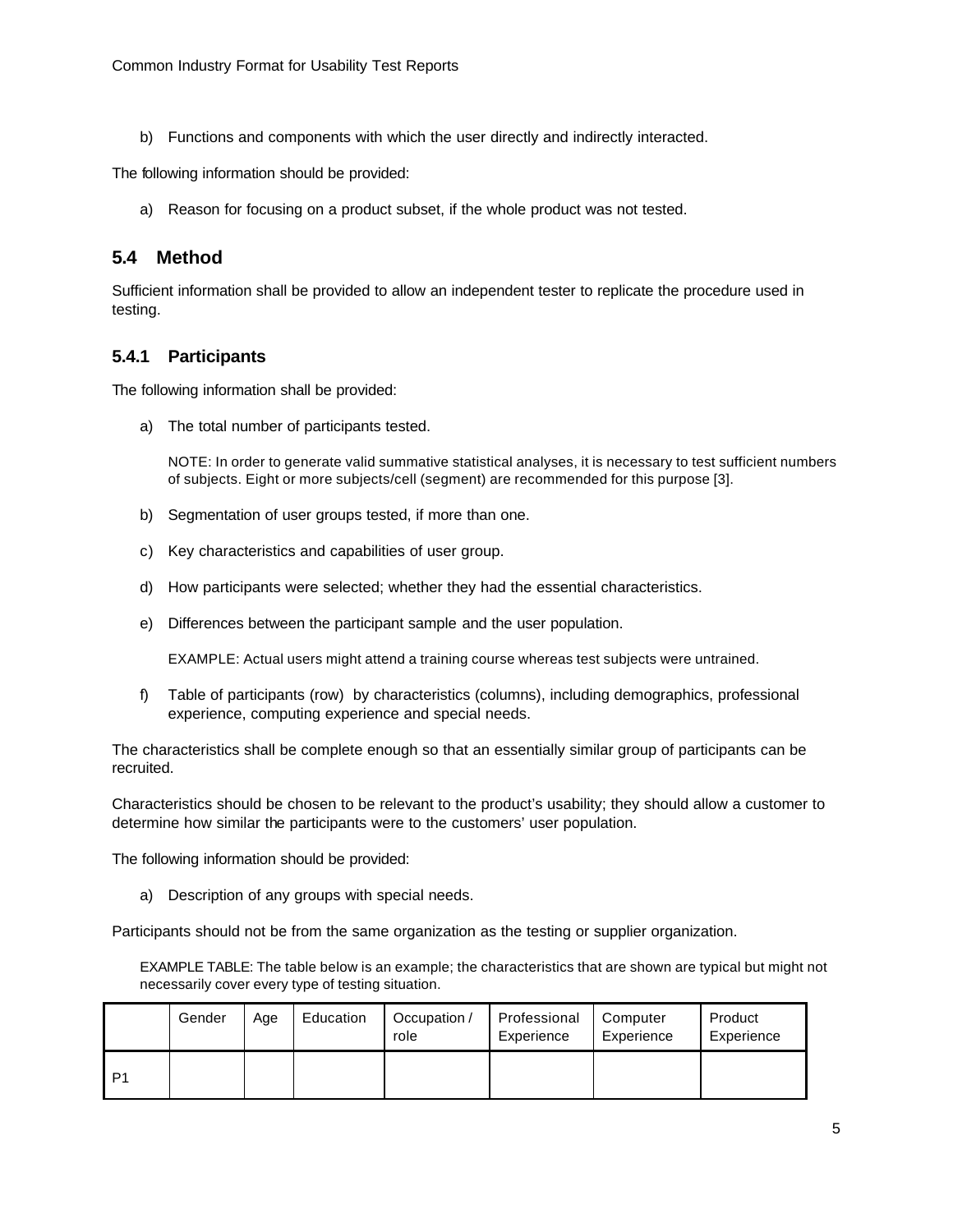| P <sub>2</sub> |  |  |  |  |
|----------------|--|--|--|--|
| - Pn           |  |  |  |  |

For 'Gender', indicate male or female.

For 'Age', state the chronological age of the participant, or indicate membership in an age range (e.g. 25-45) or age category (e.g. under 18, over 65) if the exact age is not known.

For 'Education', state the number of years of completed formal education (e.g., in the US a high school graduate would have 12 years of education and a college graduate 16 years).

For 'Occupation/role', describe the user's job role when using the product. Use the Role title if known.

For 'Professional experience', give the amount of time the user has been performing in the role.

For 'Computer experience', describe relevant background such as how much experience the user has with the platform or operating system, and/or the product domain. This may be more extensive than one column.

For 'Product experience' indicate the type and duration of any prior experience with the product or with similar products.

## **5.4.2 Context of Product Use in the Test**

The following information shall be provided:

a) Any known differences between the evaluated context and the expected context of use.

## **5.4.2.1 Tasks**

The following information shall be provided:

- a) The task scenarios for testing.
- b) Why these tasks were selected.

EXAMPLES: The most frequent tasks, the most troublesome tasks.

c) The source of these tasks.

EXAMPLES: Observation of customers using similar products, product marketing specifications

- d) Any task data given to the participants.
- e) Completion or performance criteria established for each task.

#### **5.4.2.2 Test Facility**

The following information should be provided:

a) The setting and type of space in which the evaluation was conducted.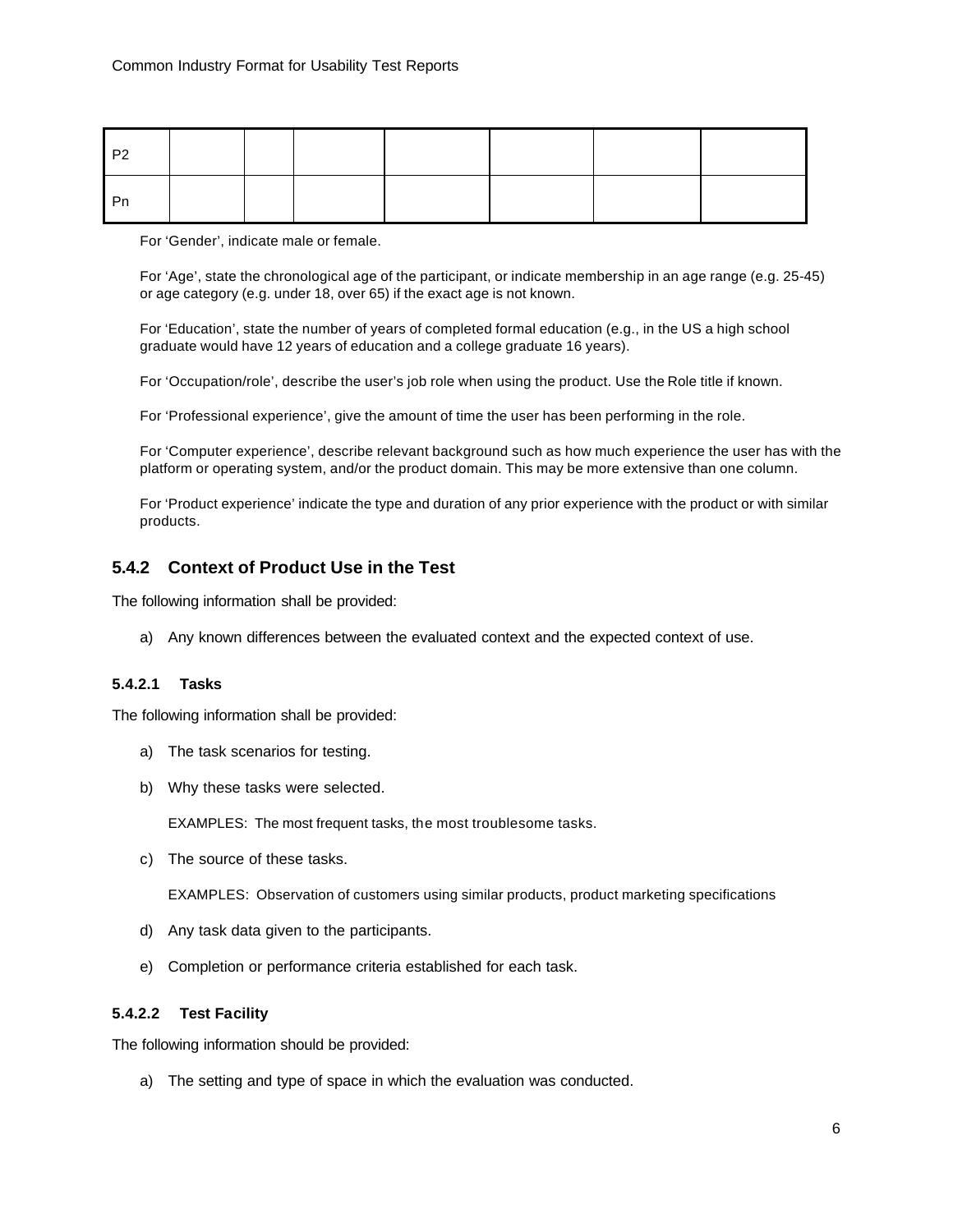EXAMPLES: Usability lab, cubicle office, meeting room, home office, home family room, manufacturing floor

b) Any relevant features or circumstances that could affect the results.

EXAMPLES: Video and audio recording equipment, one-way mirrors, or automatic data collection equipment

#### **5.4.2.3 Participant's Computing Environment**

The following information shall provide enough information to replicate and validate the test, including:

- a) Computer configuration, including model, OS version, required libraries or settings.
- b) If used, browser name and version; relevant plug-in names and versions.

#### **5.4.2.3.1 Display Devices**

The following information shall be provided:

- a) If screen-based, screen size, resolution, and color setting.
- b) If print-based, the media size and print resolution.
- c) If visual interface elements (such as fonts) can vary in size, specify the size(s) used in the test.

#### **5.4.2.3.2 Audio Devices**

The following information should be provided:

a) If used, the relevant settings or values for the audio bits, volume, etc.

#### **5.4.2.3.3 Manual Input Devices**

The following information should be provided:

a) If used, the make and model of devices used in the test.

#### **5.4.2.4 Test Administrator Tools**

The following information shall be provided:

a) If a standard questionnaire was used, describe or specify it here.

NOTE: Customized questionnaires are included in an appendix.

The following information should be provided:

a) Any hardware or software used to control the test or to record data.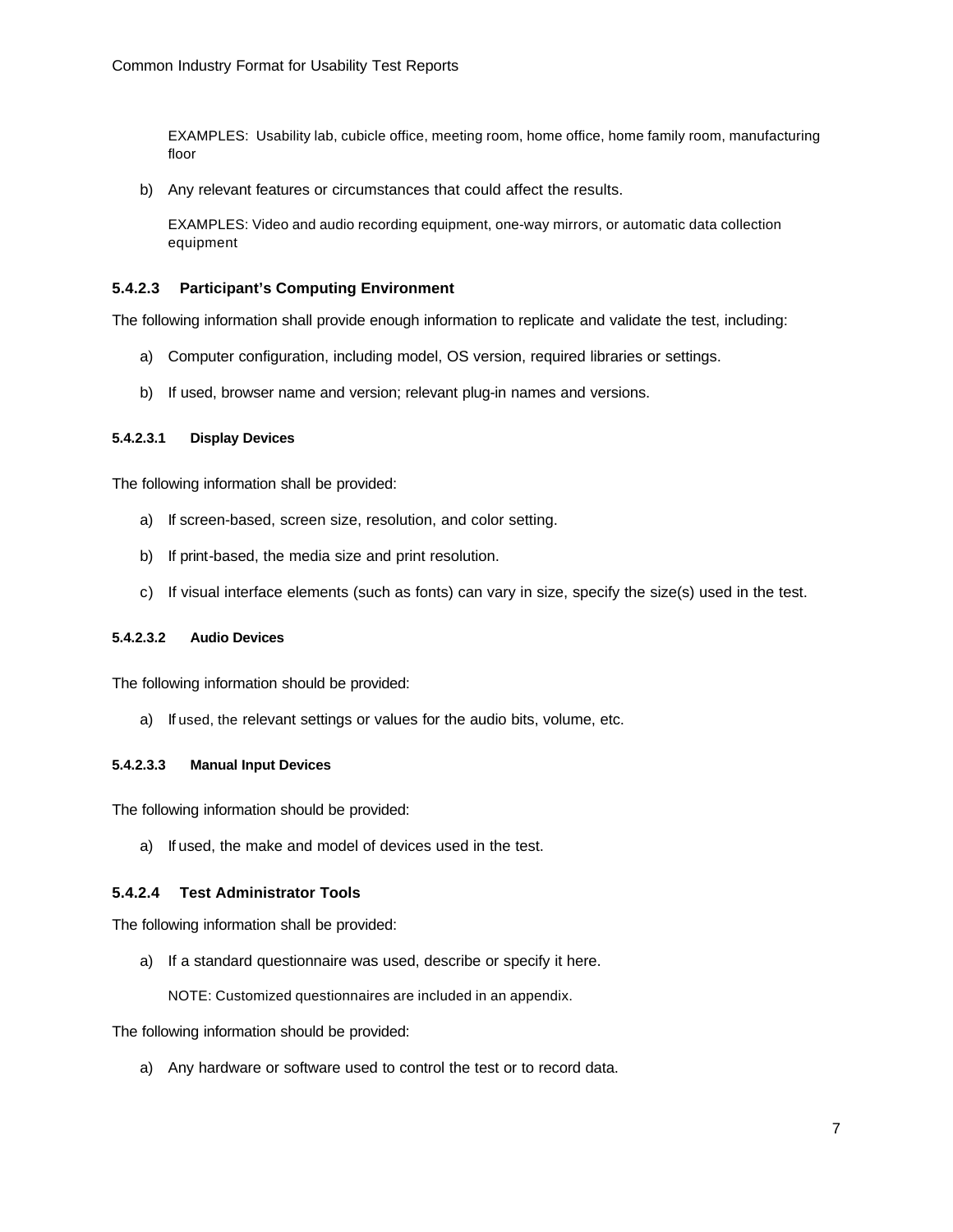## **5.4.3 Experimental Design**

The following information shall be provided:

- a) The logical design of the test.
- b) The independent variables and control variables.
- c) The measures for which data were recorded for each set of conditions.

## **5.4.3.1 Procedure**

The following information shall be provided:

- a) Operational definitions of measures.
- b) Descriptions of independent variables or control variables.
- c) Time limits on tasks.
- d) Policies and procedures for interaction between tester(s) and subjects.

The following information should be provided:

- a) Sequence of events from greeting the participants to dismissing them.
- b) Details of non-disclosure agreements, form completion, warm-ups, pre-task training, and debriefing.
- c) Verification that the participants knew and understood their rights as human subjects [4].
- d) Steps followed to execute the test sessions and record data.
- e) Number and roles of people who interacted with the participants during the test session.
- f) Whether other individuals were present in the test environment.
- g) Whether participants were paid or otherwise compensated.

#### **5.4.3.2 Participant General Instructions**

The following information shall be provided:

- a) Instructions given to the participants (here or in an Appendix).
- b) Instructions on how participants were to interact with any other persons present, including how they were to ask for assistance and interact with other participants, if applicable.

#### **5.4.3.3 Participant Task Instructions**

The following information shall be provided:

a) Task instruction summary.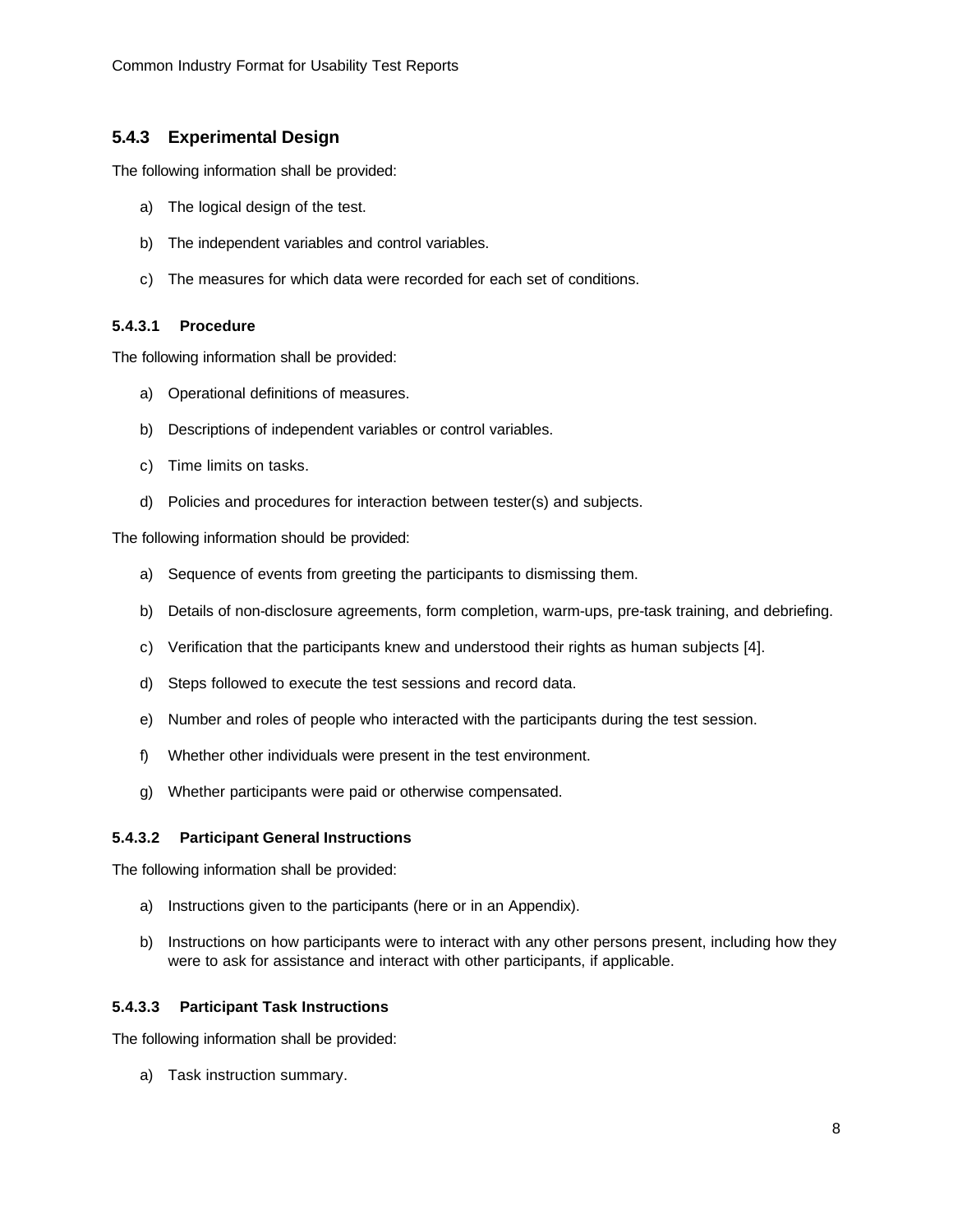## **5.4.4 Usability Metrics**

As defined in Section 4.1, usability is measured by three types of metrics: effectiveness, efficiency, and satisfaction.

The following information shall be provided:

- a) Metrics for effectiveness.
- b) Metrics for efficiency.
- c) Metrics for satisfaction.

Effectiveness and efficiency results shall be reported, even when they are difficult to interpret within the specified context of use. In this case, the report shall specify why the supplier does not consider the metrics meaningful.

EXAMPLE: Suppose that the context of use for the product includes real time, open-ended interaction between close associates. In this case, Time-On-Task may not be meaningfully interpreted as a measure of efficiency, because for many users, time spent on this task is "time well spent".

If it is necessary to provide participants with assists, efficiency and effectiveness metrics shall be provided for both unassisted and assisted conditions, and the number and type of assists shall be included as part of the test results.

## **5.4.4.1 Effectiveness**

Effectiveness relates the goals of using the product to the accuracy and completeness with which these goals can be achieved. Common measures of effectiveness include percent task completion, frequency of errors, frequency of assists to the participant from the testers, and frequency of accesses to help or documentation by the participants during the tasks. It does not take account of how the goals were achieved, only the extent to which they were achieved. Efficiency relates the level of effectiveness achieved to the quantity of resources expended.

#### **5.4.4.1.1 Completion Rate**

The completion rate is the percentage of participants who completely and correctly achieve each task goal. If goals can be partially achieved (e.g., by incomplete or sub-optimum results) then it may also be useful to report the average goal achievement, scored on a scale of 0 to 100% based on specified criteria related to the value of a partial result. For example, a spell-checking task might involve identifying and correcting 10 spelling errors and the completion rate might be calculated based on the percent of errors corrected. Another method for calculating completion rate is weighting; e.g., spelling errors in the title page of the document are judged to be twice as important as errors in the main body of text. The rationale for choosing a particular method of partial goal analysis should be stated, if such results are included in the report.

The following information shall be provided:

a) The percentage of participants who completely and correctly achieve each task goal.

#### **5.4.4.1.2 Errors**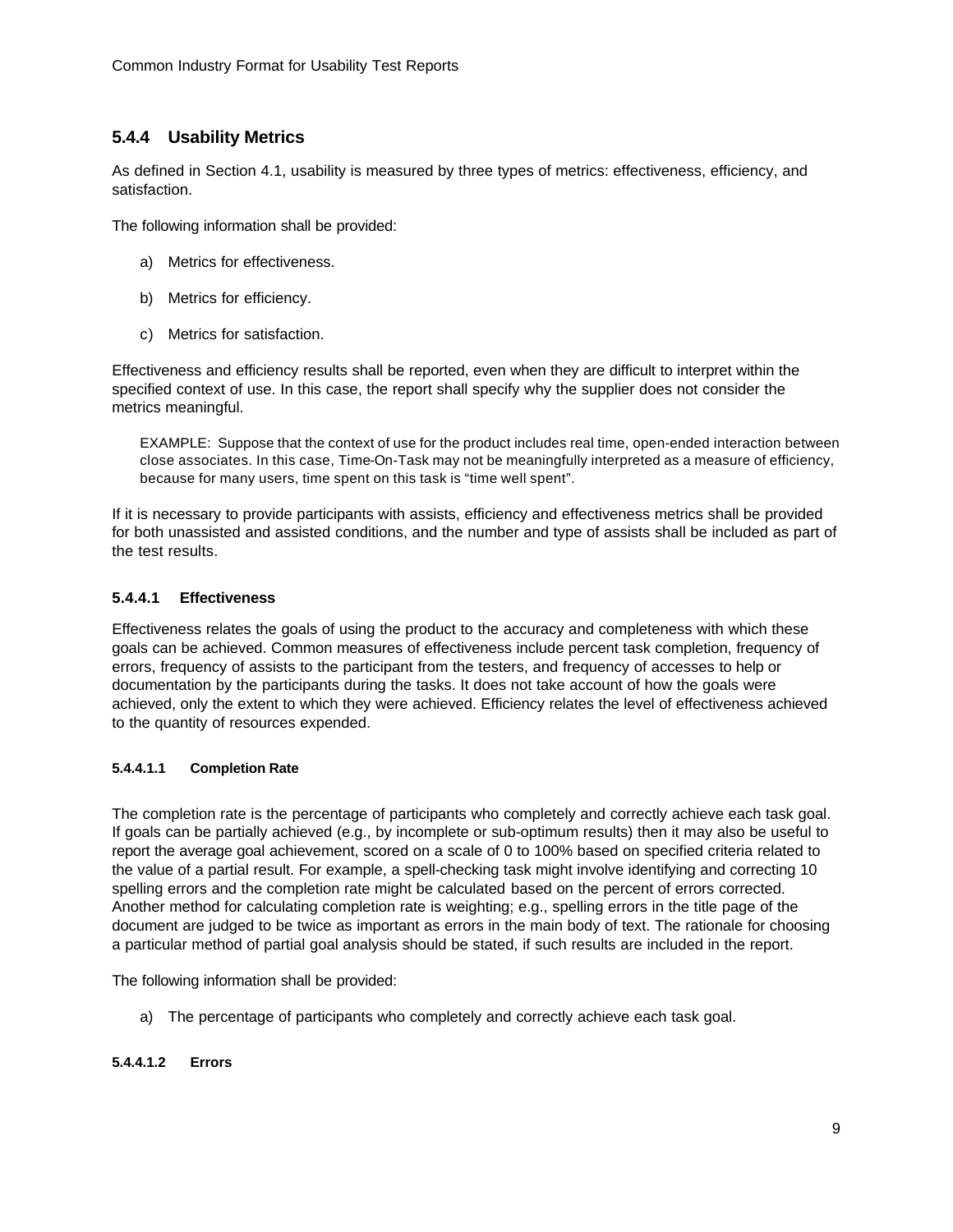Errors are instances where test participants did not complete the task successfully, or had to attempt portions of the task more than once. Scoring of data should include classifying errors according to some taxonomy, such as in [5].

#### **5.4.4.1.3 Assists**

When participants cannot proceed on a task, the test administrator sometimes gives direct procedural help in order to allow the test to proceed. This type of tester intervention is called an *assist* for the purposes of this report.

The following information shall be provided:

a) The unassisted completion rate (i.e. the rate achieved without intervention from the testers) as well as the assisted rate (i.e. the rate achieved with tester intervention) where these two metrics differ.

For example, if a participant received an assist on Task A, that participant should not be included among those successfully completing the task when calculating the unassisted completion rate for that task. However, if the participant went on to successfully complete the task following the assist, he could be included in the assisted Task A completion rate. When assists are allowed or provided, the number and type of assists shall be included as part of the test results.

In some usability tests, participants are instructed to use support tools such as online help or documentation, which are part of the product, when they cannot complete tasks on their own. Accesses to product features which provide information and help are *not* considered assists for the purposes of this report. It may, however, be desirable to report the frequency of accesses to different product support features, especially if they factor into participants' ability to use products independently.

#### **5.4.4.2 Efficiency**

Efficiency relates the level of effectiveness achieved to the quantity of resources expended. Efficiency is generally assessed by the mean time taken to achieve the task. Efficiency may also relate to other resources (e.g. total cost of usage). A common measure of efficiency is time on task.

The following information shall be provided:

a) The mean time taken to complete each task, together with the range and standard deviation of times across participants.

#### **5.4.4.2.1 Completion Rate/Mean Time-On-Task**

Completion Rate / Mean Time-On-Task is another measure of efficiency [5]. The relationship of success rate to time allows customers to compare fast error-prone interfaces (e.g., command lines with wildcards to delete files) to slow easy interfaces (e.g., using a mouse and keyboard to drag each file to the trash).

#### **5.4.4.3 Satisfaction**

The following information shall be provided:

a) One or more measures of user satisfaction.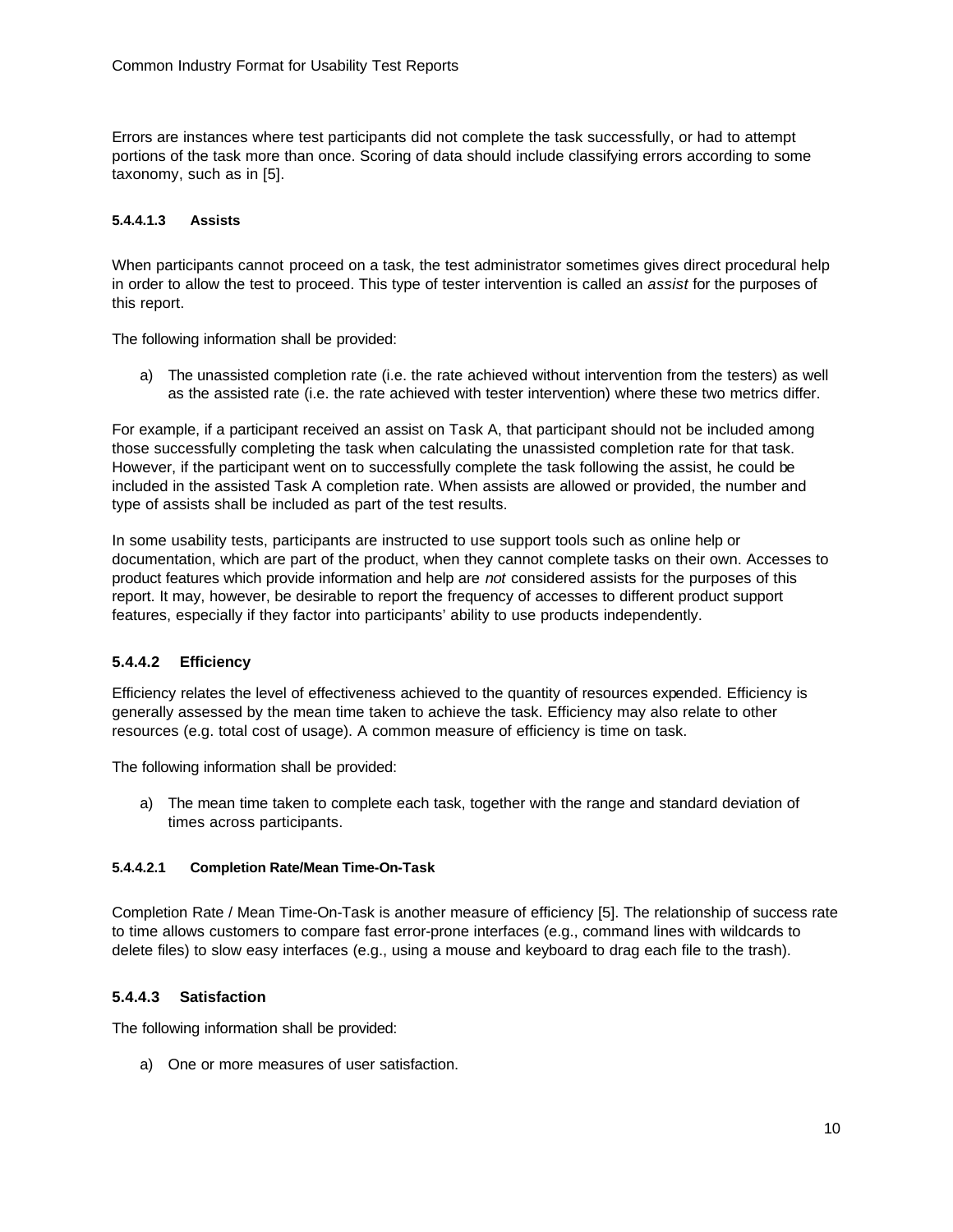Satisfaction describes a user's subjective response when using the product. User satisfaction may be an important correlate of motivation to use a product and may affect performance in some cases. Questionnaires to measure satisfaction and associated attitudes are commonly built using Likert and semantic differential scales.

A variety of instruments are available for measuring user satisfaction of software interactive products, and many companies create their own. Whether an external, standardized instrument is used or a customized instrument is created, subjective rating dimensions such as Satisfaction, Usefulness, and Ease of Use should be considered for inclusion, as these will be of general interest to customer organizations.

A number of questionnaires are available that are widely used. They include: ASQ [7], CUSI [8], PSSUQ [8], QUIS [9], SUMI [10], and SUS [11]). While each offers unique perspectives on subjective measures of product usability, most include measurements of Satisfaction, Usefulness, and Ease of Use.

Suppliers may choose to use validated published satisfaction measures or may submit satisfaction metrics they have developed themselves.

## **5.5 Results**

## **5.5.1 Data Analysis**

The following information shall be provided in sufficient detail to allow replication of the data scoring methods by another organization if the test is repeated:

a) Data collection and scoring.

EXAMPLE: How data was treated with respect to exclusion of outliers, categorization of error data, and criteria for scoring assisted or unassisted completion.

b) Data reduction.

EXAMPLE: How data were collapsed across tasks or task categories.

c) Statistical analysis.

EXAMPLE: Statistical procedures (e.g. transformation of the data) and tests (e.g. t-tests, F tests and statistical significance of differences between groups).

Scores that are reported as means shall include the standard deviation and optionally the standard error of the mean.

## **5.5.2 Presentation of the Results**

The following information shall be provided:

a) Tabular performance results per task or task group.

Various graphical formats are effective in describing usability data at a glance. Bar graphs are useful for describing subjective data such as that gleaned from Likert scales. A variety of plots can be used effectively to show comparisons of expert benchmark times for a product vs. the mean participant performance time. The data may be accompanied by a brief explanation of the results but detailed interpretation is discouraged.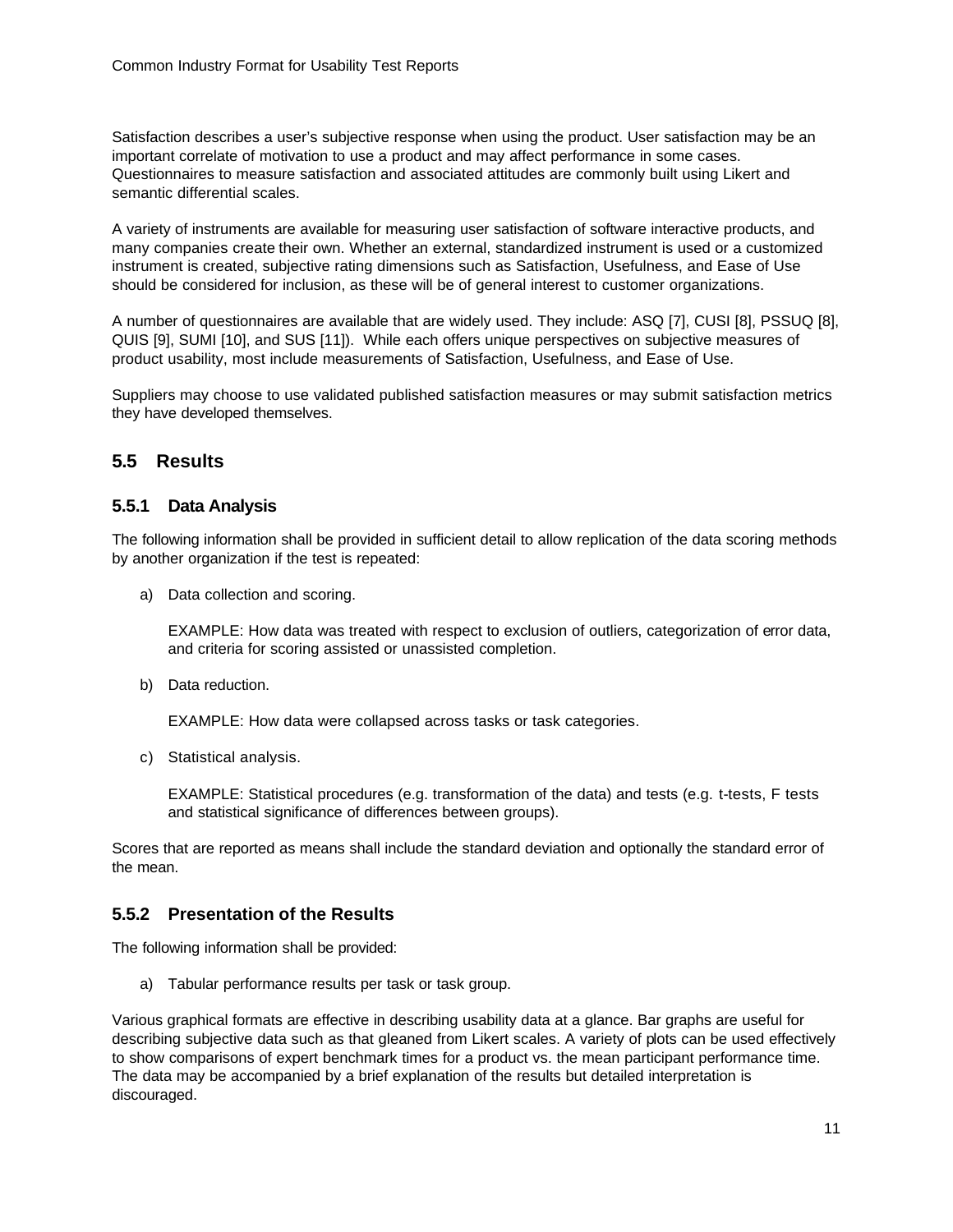## **5.5.2.1 Performance Results**

A table of results may be presented for groups of related tasks (e.g. all program creation tasks in one group, all debugging tasks in another group) where this is more efficient and makes sense. If a unit task has subtasks, then the sub-tasks may be reported in summary form for the unit task. For example, if a unit task is to identify all the misspelled words on a page, then the results may be summarized as a percent of misspellings found.

The following information should be provided:

- a) Summary Table(s) of Performance Results across all tasks.
- b) Graphical Presentation of Performance Results.

Additional tables of metrics should be included if they are relevant to the product's design and a particular application area.

#### EXAMPLE TABLES

#### **Task A**

| User#                 | <b>Unassisted Task</b><br>Effectiveness<br>[(%)Complete] | <b>Assisted Task</b><br><b>Effectiveness</b><br>[(%)Complete] | Task<br>Time<br>(min) | $\cdots$ | Errors | Assists |
|-----------------------|----------------------------------------------------------|---------------------------------------------------------------|-----------------------|----------|--------|---------|
|                       |                                                          |                                                               |                       |          |        |         |
| $\overline{2}$        |                                                          |                                                               |                       |          |        |         |
| N                     |                                                          |                                                               |                       |          |        |         |
| Mean                  |                                                          |                                                               |                       |          |        |         |
| Standard<br>Deviation |                                                          |                                                               |                       |          |        |         |
| Min                   |                                                          |                                                               |                       |          |        |         |
| Max                   |                                                          |                                                               |                       |          |        |         |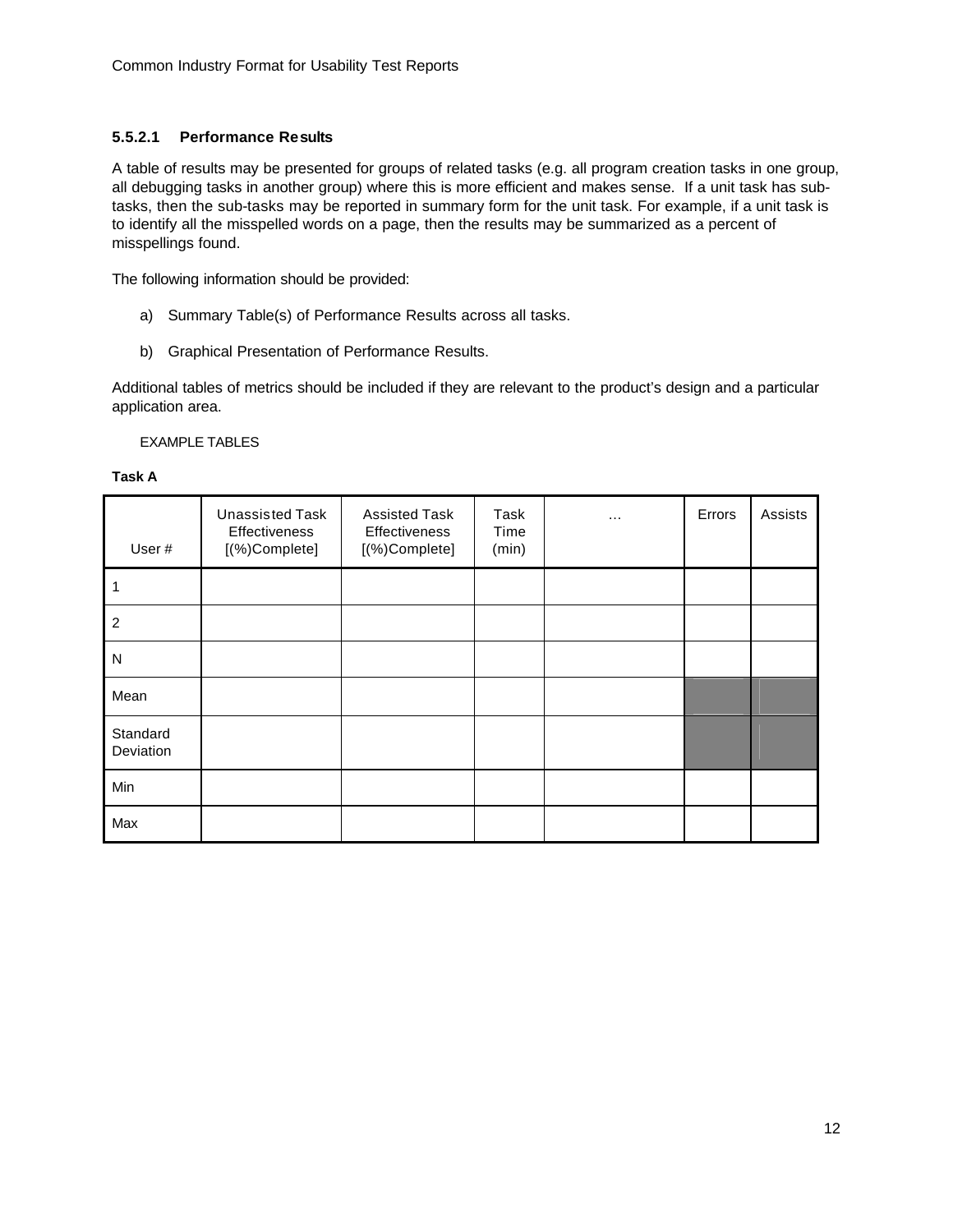#### **Summary**

| User#                 | <b>Total Unassisted</b><br><b>Task Effectiveness</b><br>[(%)Complete] | <b>Total Assisted</b><br>Task<br>Effectiveness<br>[(%)Complete] | Total<br>Task<br>Time<br>(min) | $\cdots$ | Total<br>Errors | Total<br>Assists |
|-----------------------|-----------------------------------------------------------------------|-----------------------------------------------------------------|--------------------------------|----------|-----------------|------------------|
|                       |                                                                       |                                                                 |                                |          |                 |                  |
| $\overline{c}$        |                                                                       |                                                                 |                                |          |                 |                  |
| N                     |                                                                       |                                                                 |                                |          |                 |                  |
| Mean                  |                                                                       |                                                                 |                                |          |                 |                  |
| Standard<br>Deviation |                                                                       |                                                                 |                                |          |                 |                  |
| Min                   |                                                                       |                                                                 |                                |          |                 |                  |
| Max                   |                                                                       |                                                                 |                                |          |                 |                  |

## **5.5.2.2 Satisfaction Results**

The following information shall be provided:

- a) Tabular Satisfaction Results.
- b) Summary table(s) of Satisfaction Results.
- c) Graphical presentation of Satisfaction Results.

## EXAMPLE TABLE

## **Satisfaction**

| User#                 | Scale 1 | Scale 2 | Scale 3 | $\cdots$ | Scale N |
|-----------------------|---------|---------|---------|----------|---------|
| 1                     |         |         |         |          |         |
| 2                     |         |         |         |          |         |
| ${\sf N}$             |         |         |         |          |         |
| Mean                  |         |         |         |          |         |
| Standard<br>Deviation |         |         |         |          |         |
| Min                   |         |         |         |          |         |
| Max                   |         |         |         |          |         |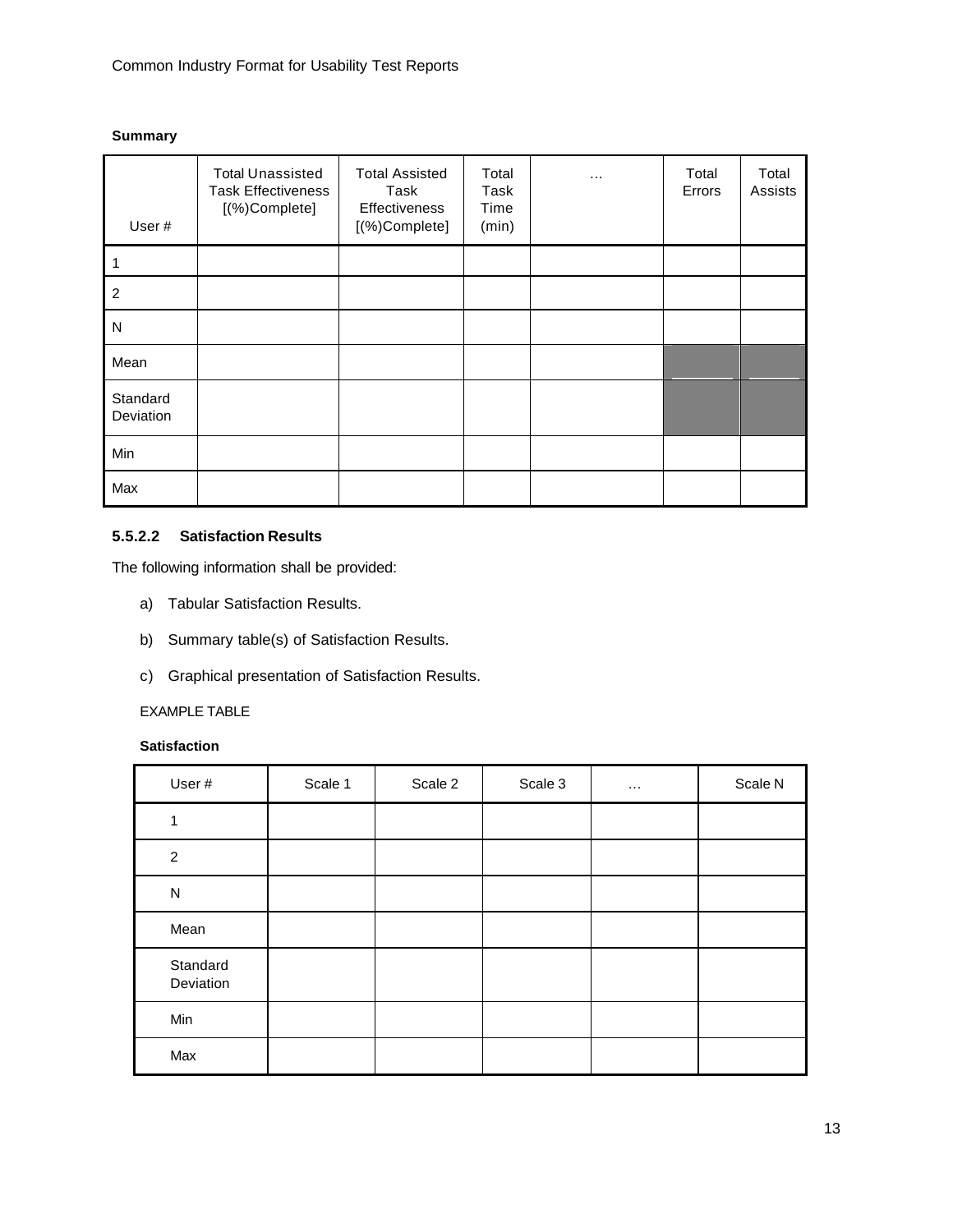## **5.6 Appendices**

The following information shall be provided:

- a) Custom questionnaires, if used.
- b) Participant general Instructions (if not in the body of the report).
- c) Participant task Instructions.

The following information may be provided:

a) Release Notes explaining or updating the test results.

# **6 Bibliography**

- 1. Rubin, J. (1994). *Handbook of Usability Testing, How to Plan, Design, and Conduct Effective Tests*. New York: John Wiley & Sons, Inc.
- 2. Dumas, J. & Redish, G. (1999). *A Practical Guide to Usability Testing.* UK: Intellect.
- 3. Nielsen, J. & Landauer, T. K. (1993). A mathematical model of the finding of usability problems. In: *CHI '93. Conference proceedings on Human factors in computing systems*, 206-213
- 4. American Psychological Association. *Ethical Principles in the Conduct of Research with Human Participants*. 1982.
- 5. Norman, D.A. (1983). Design rules based on analyses of human error. Communications of the ACM, 26(4), 254-258.
- 6. Macleod, M., Bowden, R., Bevan, N. & Curson, I. (1997). The MUSiC Performance Measurement method, *Behaviour and Information Technology*, 16, 279-293.
- 7. Lewis, J. R. (1991). Psychometric evaluation of an after-scenario questionnaire for computer usability studies: the ASQ. *SIGCHI Bulletin*, 23(1), 78-81.
- 8. Lewis, J. R. (1995). IBM Computer usability satisfaction questionnaires: psychometric evaluation and instructions for use. *International Journal of Human-Computer Interaction*, 7, 57-78.
- 9. Chin, J. P., Diehl, V. A., and Norman, K. (1988). Development of an instrument measuring user satisfaction of the human-computer interface. In: *CHI '88. Conference proceedings on Human factors in computing systems,* 213-218.
- 10. Kirakowski, J. (1996). The software usability measurement inventory: Background and usage. In Jordan, P., Thomas, B., and Weerdmeester, B. (Eds.), *Usability Evaluation in Industry*. UK: Taylor and Francis.
- 11. Brooke, J. (1996). SUS: A "quick and dirty" usability scale. *Usability Evaluation in Industry*. UK: Taylor and Francis.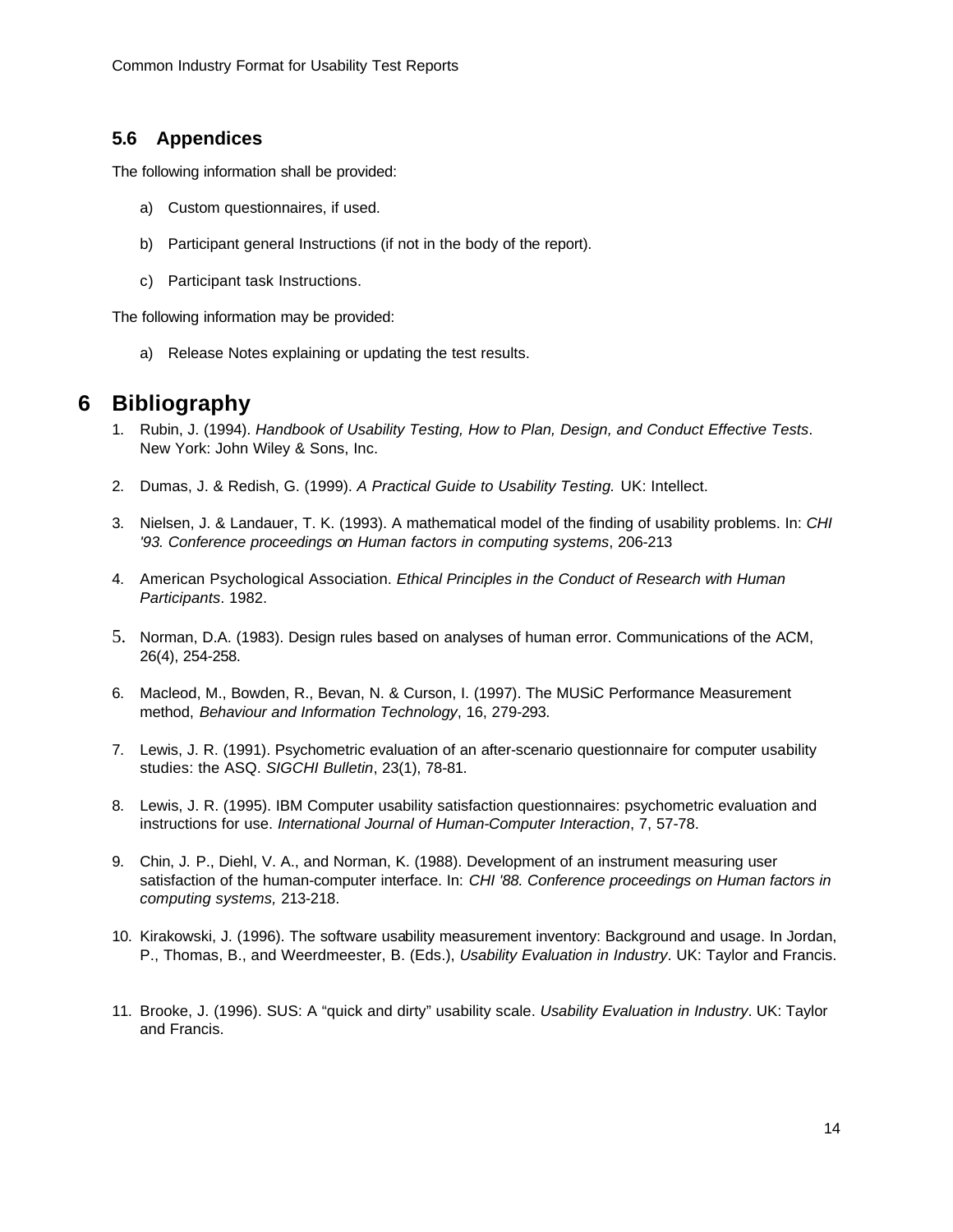# **Appendix A -- Checklist**

Use the following checklist to assure that required elements  $(\mathscr{L})$  are addressed in your CIF report. Recommended items are denoted with a 'x'. Report corrections and suggestions to *iusr@nist.gov.* 

| <b>Title Page</b>                                                                            |  |
|----------------------------------------------------------------------------------------------|--|
| <b><i>Enter Company Logo or Name</i></b>                                                     |  |
| ≤ Identify report as: Common Industry Format for Usability Test Report v2.0                  |  |
| $\mathcal{L}$ Name the product and version that was tested                                   |  |
| <b>i</b> Who led the test                                                                    |  |
| $\mathscr{\mathscr{A}}$ When the test was conducted                                          |  |
| $\mathcal{L}$ Date the report was prepared                                                   |  |
| $\mathcal{L}$ Who prepared the report                                                        |  |
| <b>EX Customer Company Name</b>                                                              |  |
| iim Customer Company contact person                                                          |  |
| $\mathscr{A}$ Contact name(s) for questions and/or clarifications                            |  |
| $\mathcal{L}$ Enter phone number                                                             |  |
| $\mathscr{\mathscr{A}}$ Enter email address                                                  |  |
| $\mathscr{A}$ Enter mailing or postal address                                                |  |
| <b>Executive Summary</b>                                                                     |  |
| $\mathbb Z$ Provide a high level overview of the test $\mathbb Z$                            |  |
| $\mathscr{\mathscr{A}}$ Name and describe the product                                        |  |
| $\mathcal{L}$ Summary of method(s) including number and type of participants and tasks       |  |
| $\mathcal{L}$ Results expressed as mean scores or other suitable measure of central tendency |  |
| <b>EXECUTE:</b> Reason for and nature of the test                                            |  |
| x Tabular summary of performance results                                                     |  |
| $\mathbb Z$ If differences are claimed, the associated statistical probability $\mathbb Z$   |  |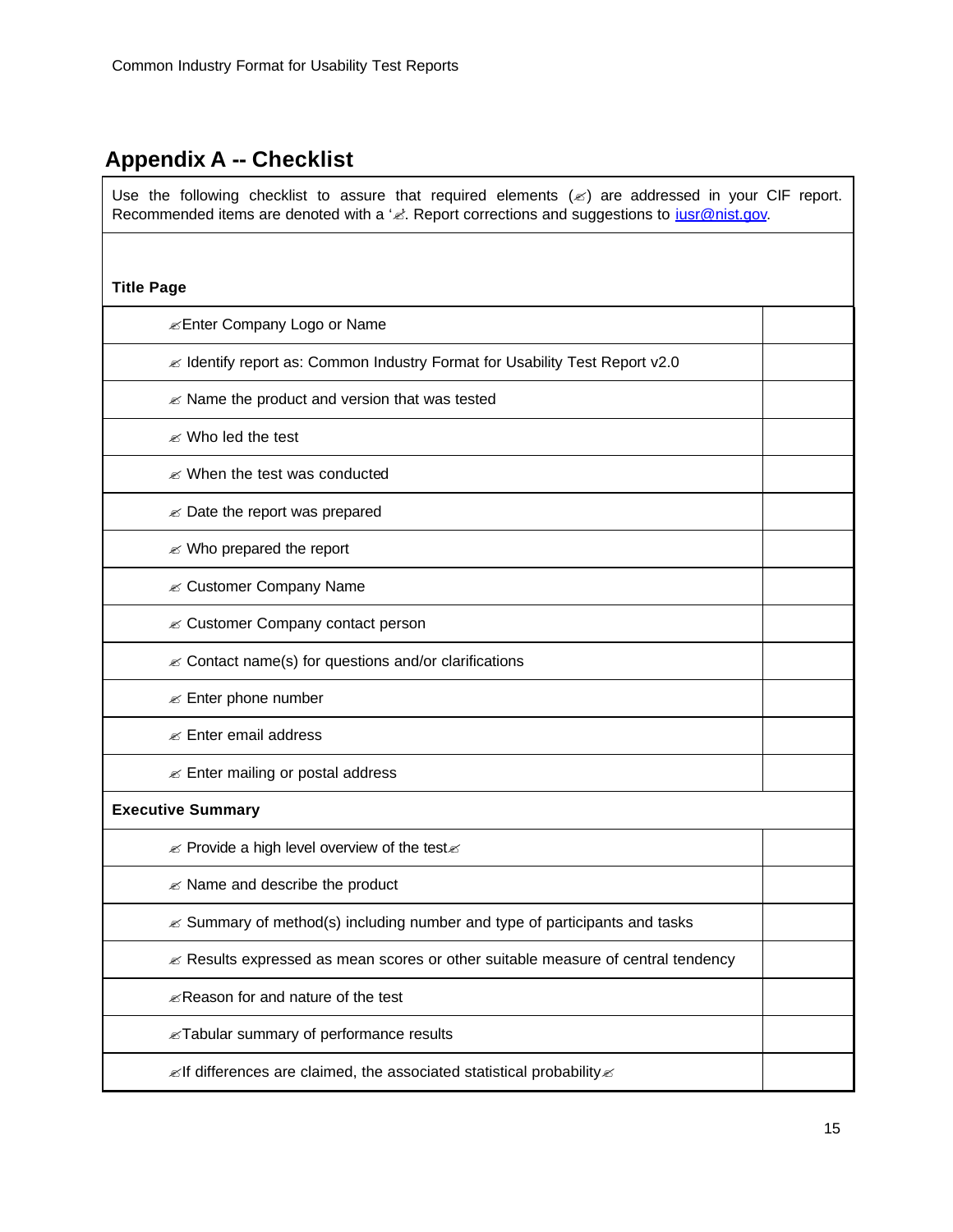| ≤ Start on new page; end with page break                                                      |  |  |  |  |
|-----------------------------------------------------------------------------------------------|--|--|--|--|
| <b>Introduction</b>                                                                           |  |  |  |  |
| <b>Full Product Description</b>                                                               |  |  |  |  |
| $\mathcal{L}$ Formal product name and release or version                                      |  |  |  |  |
| $\mathcal{L}$ Describe what parts of the product were evaluated                               |  |  |  |  |
| $\mathbb Z$ The user population for which the product is intended                             |  |  |  |  |
| <b>EXAny groups with special needs</b>                                                        |  |  |  |  |
| <i><u></u></i> ≤Brief description of the environment in which it should be used               |  |  |  |  |
| $\mathcal{L}$ The type of user work that is supported by the product                          |  |  |  |  |
| <b>Test Objectives</b>                                                                        |  |  |  |  |
| $\mathscr{A}$ State the objectives for the test and any areas of specific interest            |  |  |  |  |
| $\mathcal{L}$ Functions and components with which the user directly and indirectly interacted |  |  |  |  |
| <i><u></u></i> Reason for focusing on a product subset                                        |  |  |  |  |
| <b>Method</b>                                                                                 |  |  |  |  |
| <b>Participants</b>                                                                           |  |  |  |  |
| $\mathscr{A}$ The total number of participants tested                                         |  |  |  |  |
| im Segmentation of user groups tested, if more than one                                       |  |  |  |  |
| $\mathcal{L}$ Key characteristics and capabilities of user group                              |  |  |  |  |
| $\mathcal{L}$ How participants were selected; whether they had the essential characteristics  |  |  |  |  |
| $\mathcal{L}$ Differences between the participant sample and the user population              |  |  |  |  |
| $\mathscr{A}$ Table of participant (row) characteristics (columns)                            |  |  |  |  |
| $\mathcal{L}$ Description of groups with special needs $\mathcal{L}$                          |  |  |  |  |
| <b>Context of Product Use in the Test</b>                                                     |  |  |  |  |
| ≤Any known differences between the evaluated context and the expected context of<br>use       |  |  |  |  |
| <b>Tasks</b>                                                                                  |  |  |  |  |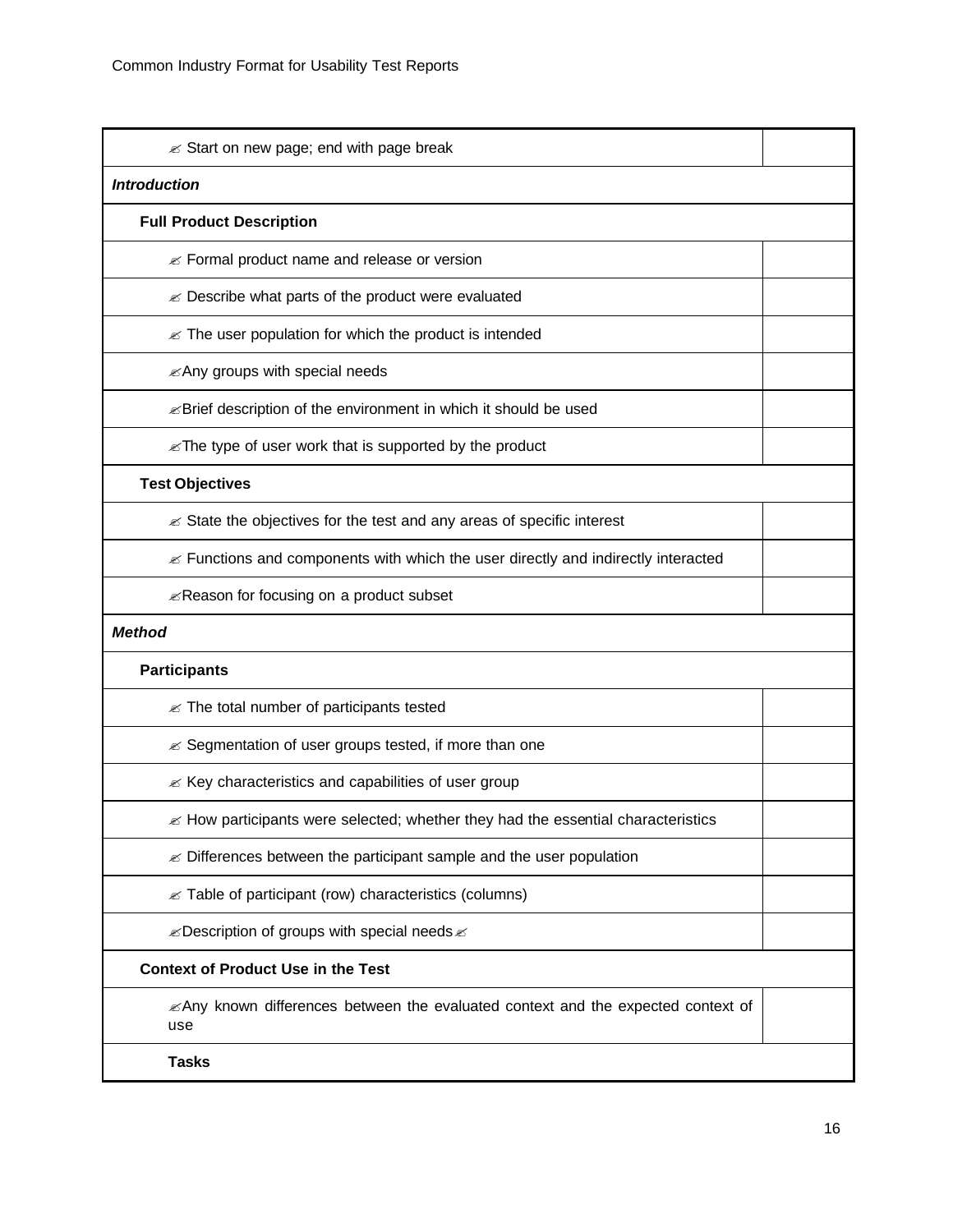| $\mathscr{A}$ Describe the task scenarios for testing                                                |  |
|------------------------------------------------------------------------------------------------------|--|
| $\mathscr{A}$ Explain why these tasks were selected                                                  |  |
| $\mathscr{\mathscr{E}}$ Describe the source of these tasks                                           |  |
| $\mathscr{A}$ Include any task data given to the participants                                        |  |
| iim Completion or performance criteria established for each task                                     |  |
| <b>Test Facility</b>                                                                                 |  |
| $\mathbb Z$ Describe the setting, and type of space in which the evaluation was conducted            |  |
| <i>i</i> Detail any relevant features or circumstances which could affect the results                |  |
| <b>Participant's Computing Environment</b>                                                           |  |
| $\approx$ Computer configuration, including model, OS version, required libraries or<br>settings     |  |
| $\mathcal{L}$ If used, browser name and version; relevant plug-in names and versions                 |  |
| <b>Display Devices</b>                                                                               |  |
| $\mathbb Z$ If screen-based, screen size, resolution, and color setting                              |  |
| $\mathcal{L}$ If print-based, the media size and print resolution                                    |  |
| $\mathscr{A}$ If visual interface elements can vary in size, specify the size(s) used in the<br>test |  |
| <b>Audio Devices</b>                                                                                 |  |
| ≤ If used, specify relevant settings or values for the audio bits, volume, etc                       |  |
| <b>Manual Input Devices</b>                                                                          |  |
| $\mathbb Z$ if used, specify the make and model of devices used in the test                          |  |
| <b>Test Administrator Tools</b>                                                                      |  |
| $\mathbb Z$ If a questionnaire was used, describe or specify it here                                 |  |
| ≤ Describe any hardware or software used to control the test or to record data                       |  |
| <b>Experimental Design</b>                                                                           |  |
| $\mathscr{\mathscr{A}}$ Describe the logical design of the test                                      |  |
| $\mathcal{L}$ Define independent variables and control variables                                     |  |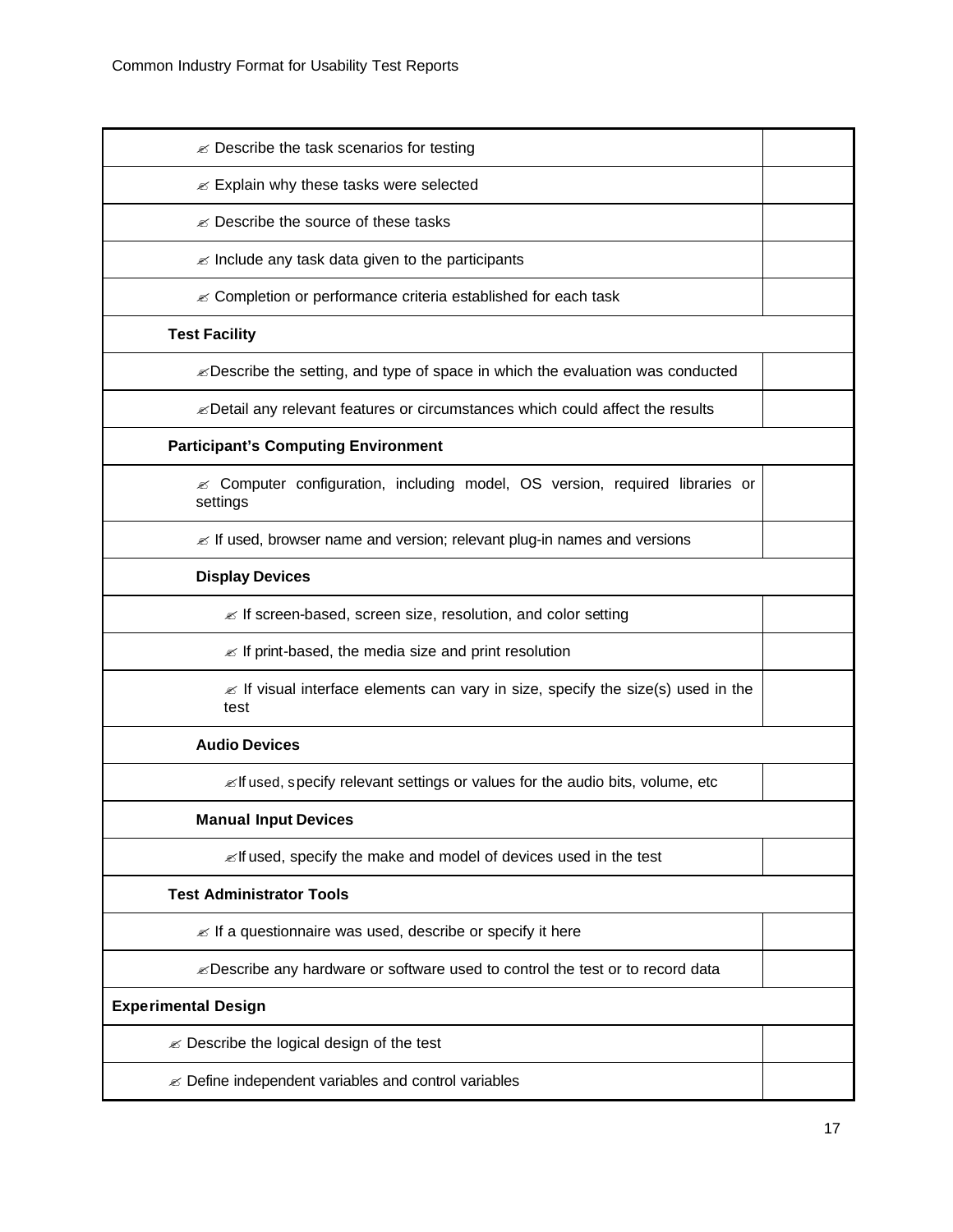| $\mathbb Z$ Describe the measures for which data were recorded                                                      |  |
|---------------------------------------------------------------------------------------------------------------------|--|
| <b>Procedure</b>                                                                                                    |  |
| <b><i>E</i></b> Operational definitions of measures                                                                 |  |
| $\mathcal{L}$ Operational definitions of independent variables or control variables                                 |  |
| $\mathscr{\mathscr{E}}$ Time limits on tasks                                                                        |  |
| $\mathbb Z$ Policies and procedures for interaction between tester(s) and subjects                                  |  |
| $\mathbb Z$ Sequence of events from greeting the participants to dismissing them                                    |  |
| $\mathcal{\mathcal{L}}$ Non-disclosure agreemen18s, form completion, warm-ups, pre-task training, and<br>debriefing |  |
| $\mathcal Z$ Verify that the participants knew and understood their rights as human subjects                        |  |
| ≤ Specify steps followed to execute the test sessions and record data                                               |  |
| $\mathcal{\mathcal{L}}$ Number and roles of people who interacted with the participants during the test<br>session  |  |
| $\mathcal{L}$ Specify if other individuals were present in the test environment                                     |  |
| <i>E</i> State whether participants were paid                                                                       |  |
| <b>Participant General Instructions</b>                                                                             |  |
| $\mathcal{L}$ Instructions given to the participants (here or in Appendix)                                          |  |
| $\mathcal{\mathcal{L}}$ Instructions on how participants were to interact with any other persons present            |  |
| <b>Participant Task Instructions</b>                                                                                |  |
| $\mathbb Z$ Task instruction summary                                                                                |  |
| <b>Usability Metrics</b>                                                                                            |  |
| <b>Ø Metrics for effectiveness</b>                                                                                  |  |
| <b>EX</b> Metrics for efficiency                                                                                    |  |
| $\mathscr{A}$ Metrics for satisfaction                                                                              |  |
| <b>Results</b>                                                                                                      |  |
| <b>Data Analysis</b>                                                                                                |  |
| <b><i>i</i></b> Data Scoring                                                                                        |  |
|                                                                                                                     |  |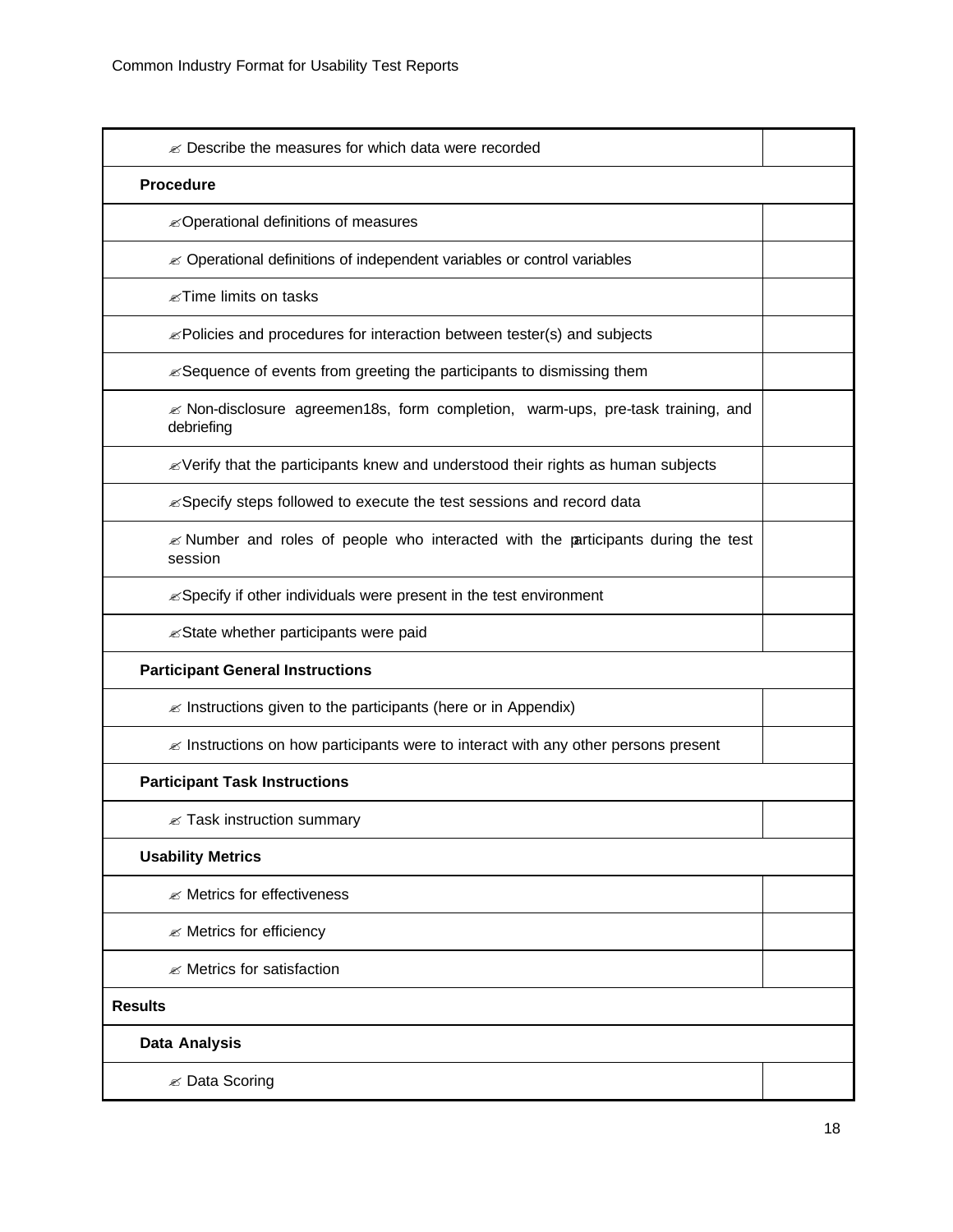| <b>≤ Data Reduction</b>                                           |  |  |  |  |
|-------------------------------------------------------------------|--|--|--|--|
| <b><i>i</i></b> Statistical Analysis                              |  |  |  |  |
| <b>Presentation of the Results</b>                                |  |  |  |  |
| <b>Performance Results</b>                                        |  |  |  |  |
| <b>■ Tabular Performance Results per task or task group</b>       |  |  |  |  |
| <b>■ Summary Table(s) of Performance Results across all tasks</b> |  |  |  |  |
| <b>i</b> Graphical Presentation of Performance Results            |  |  |  |  |
| <b>Satisfaction Results</b>                                       |  |  |  |  |
| <b>EX Tabular Satisfaction Results</b>                            |  |  |  |  |
| $\mathscr{A}$ Summary Table(s) of Satisfaction Results            |  |  |  |  |
| <b>■ Graphical Presentation of Satisfaction Results</b>           |  |  |  |  |
| <b>Appendices</b>                                                 |  |  |  |  |
| <b>EX Custom Questionnaires, if used</b>                          |  |  |  |  |
| $\mathscr{A}$ Participant General Instructions                    |  |  |  |  |
| $\mathscr{A}$ Participant Task Instructions                       |  |  |  |  |
| <b><i></i></b> Release Notes                                      |  |  |  |  |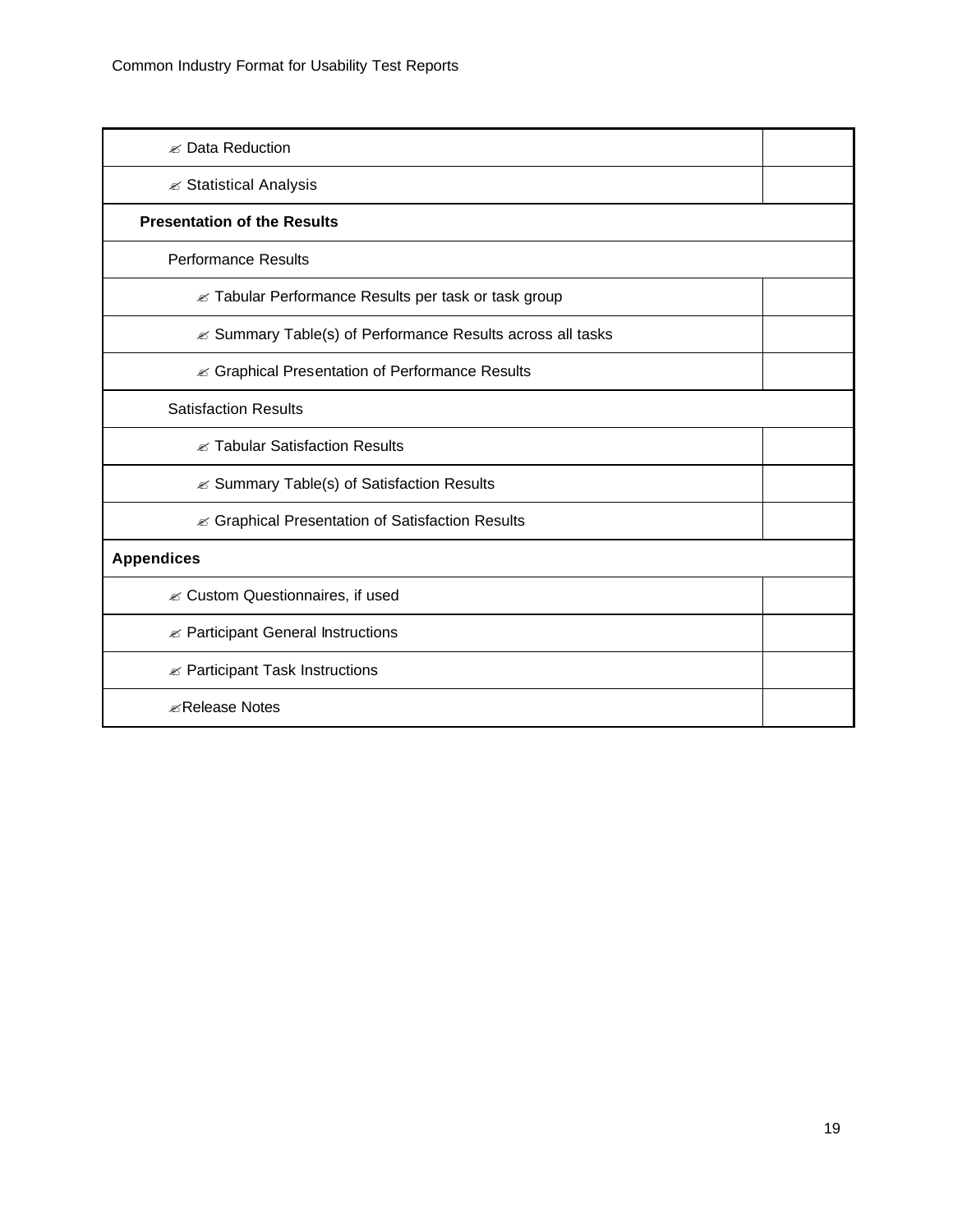## **Appendix B -- Glossary**

## **Automatic data collection equipment**

Hardware and/or software for automatic collection of usability test data. Examples of such data collection include screen capture and video, audio, and keystroke recording, often with time stamping.

## **Configuration**

The specific collection of hardware and software, including model and version numbers, that constitutes the computing environment on which the product was tested. The configuration includes the platform.

## **Customer**

Organization considering the purchase of the product.

## **Debriefing**

Posttest interview with a participant.

## **Experimental design**

Plan for assigning experimental conditions to participants and the statistical analysis associated with the plan. Typically, this includes a specification of the independent variables, dependent variables, number of participants and sampling strategy, procedure for assigning participants to experimental conditions, and order in which test tasks are given.

## **Independent variable**

Variable manipulated by the tester to set up the test conditions. (Contrast with the dependent variable, which is a variable that is being measured by the study.)

## **Likert scale**

Rating scale designed to measure user attitudes or reactions by quantifying subjective information. It typically contains a set of favorable and unfavorable statements about the product, to which a respondent indicates his or her level of agreement or disagreement. A Likert questionnaire may have an odd or even number of points, is often numerically numbered, and typically has at least two anchors describing the extremes of the scale dimension. Example:

#### *This product was easy to use.*

| Slightly<br>Strongly<br>Somewhat<br>disagree<br>disagree<br>disagree | Slightly<br>Neutral<br>agree | Somewhat<br>agree | Stronaly<br>agree |
|----------------------------------------------------------------------|------------------------------|-------------------|-------------------|
|----------------------------------------------------------------------|------------------------------|-------------------|-------------------|

## *I felt frustrated while using this product..*

| Strongly             | Somewhat | Slightly | Neutral | Slightly | Somewhat | Stronalv |
|----------------------|----------|----------|---------|----------|----------|----------|
| $\parallel$ disagree | disagree | disagree |         | agree    | adree    | agree    |

#### **Mean**

Arithmetic 'average' of a set of quantities. Specifically, the sum of the quantities divided by the number of quantities in the set.

## **Nondisclosure agreement**

an agreement between the supplier and the customer, in which they recognize that their cooperation requires them to divulge some of their proprietary information to each other, and in which each agrees not to disclose any of the other's proprietary information to anyone else.

#### **One-way mirror**

Piece of glass that appears as a mirror from one side and a window from the other, depending on the lighting conditions. This device allows testers to observe a usability test without themselves being observed by the participants.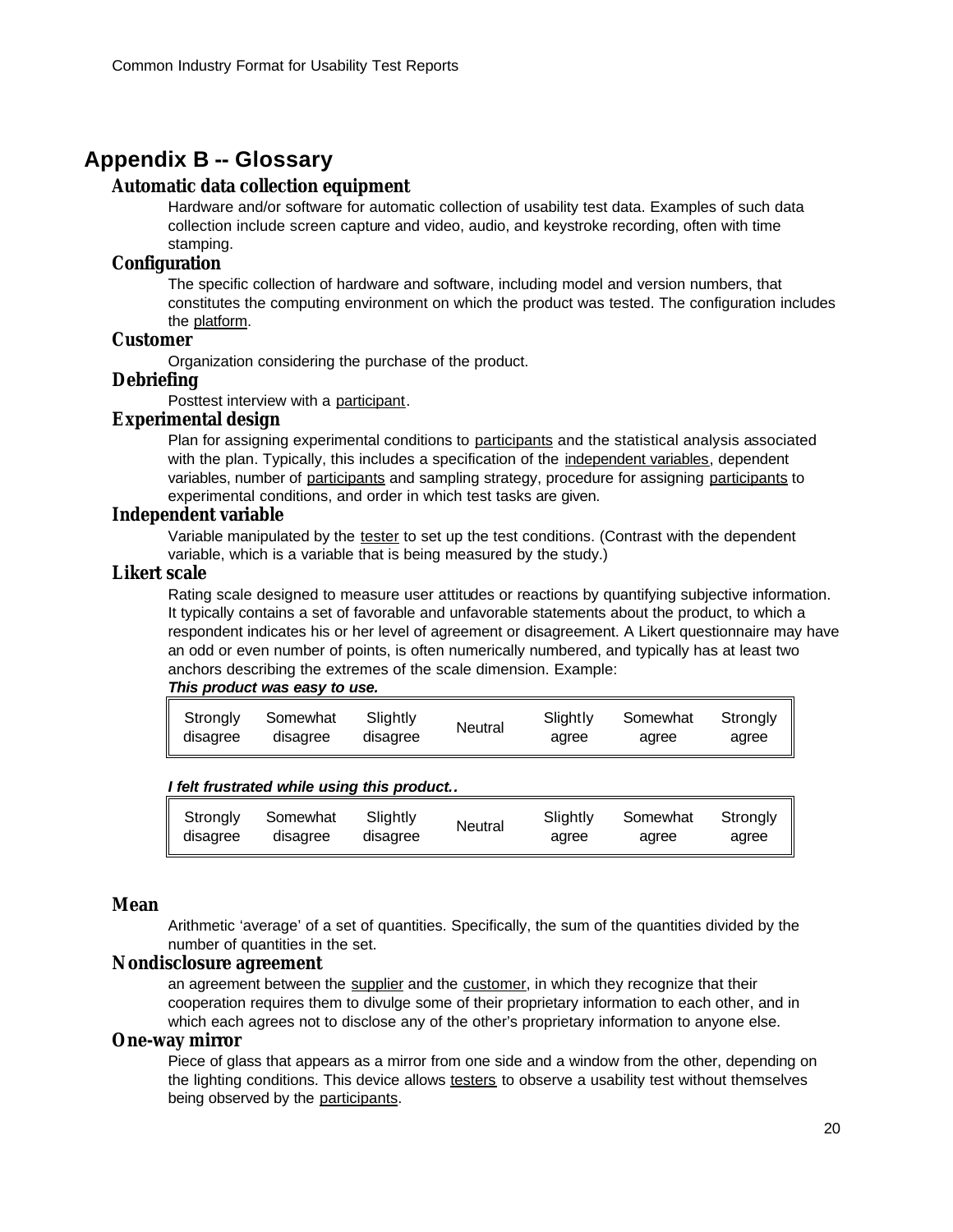## **Participant**

Person who participates in a usability test as a representative of the product s target user

population. A participant performs the test tasks and follows other instructions given by the tester. **Platform**

The kind(s) of computer (operating system and hardware) used for the testing. Examples of common platforms include Windows on COMPAQ, MacOS on Power Macintosh, UNIX on Sparc or HP/UX, Linux on Dell, and OS/2 on IBM.

#### **Procurement decisionmaker**

A person responsible for making decisions about which products to acquire for the customer organization.

#### **Replication**

The collection of two observations under identical test conditions. In this document, it is used to mean that the customer organization should be able to repeat the test described in the report with its own sample of participants.

## **Semantic differential**

A rating scale designed to measure user attitudes or reactions by quantifying subjective information. It typically contains a set of bipolar adjective pairs (e.g., good/bad, easy/hard) that describe some characteristic of the product. A semantic differential questionnaire typically has a seven- to ten-point scale. Example:

#### *This product was*

| easy to use             |  | ັ | ີ      | 6 | hard to use |
|-------------------------|--|---|--------|---|-------------|
| frustrating $\parallel$ |  | ◠ | ∽<br>ີ | ี | satisfying  |

## **Special needs**

user needs for special hardware, software, or design features to accommodate disabilities in vision, hearing, speech, or mobility.

## **Standard deviation**

The square root of the variance. Provides a measure of the variability of the distribution of measurements.

## **Standard error of the mean**

Square root of (variance divided by sample size). Estimates the likely closeness of the sample mean to the population mean.

#### **Statistically significant**

Unlikely to have occurred by chance (i.e., likely to reflect real differences).

#### **Summative test**

A usability test of a completed product to determine how well it meets its usability objectives.

#### **Supplier**

The producer of a product being considered for purchase. Organization that provides a product to the customer

**Source:** ISO/IEC TR 15504-9:1998.

## **Task scenario**

The presentation and description of a task as part of a realistic, very short story.

## **Taxonomy**

The systematic classification of the objects in a field of study.

## **Test protocol**

A list of the steps to be followed in the test.